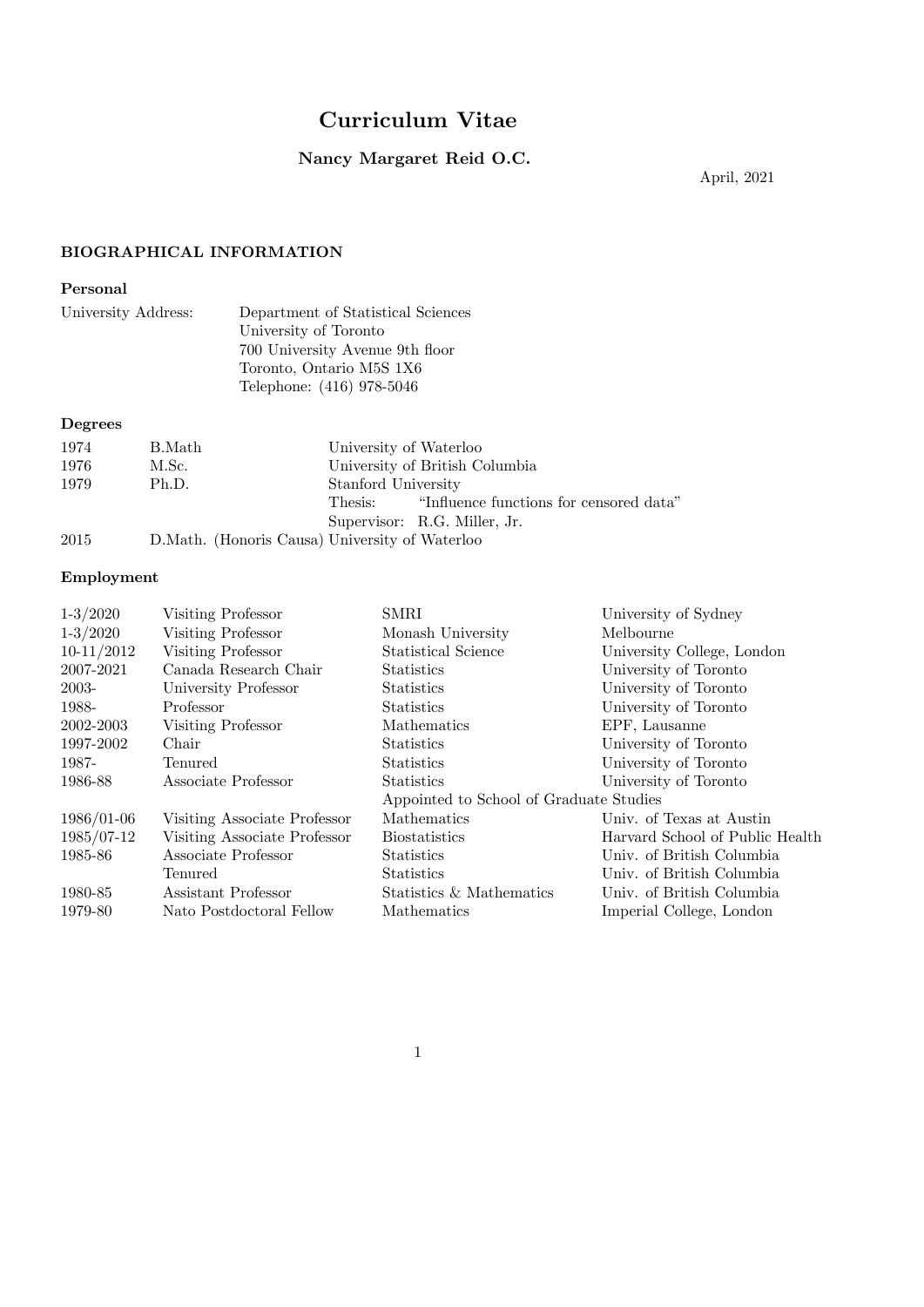#### Honours

- Inaugural Hollander Lecturer, Florida State University
- Josiah Gibbs Lecture, American Mathematical Society Annual Meeting
- Fellow, Royal Society of London
- Wijsman Memorial Lecture, University of Illinois Urbana-Champaign
- DeGroot Memorial Lecture, Carnegie-Mellon University
- Foreign Associate, National Academy of Sciences
- Guy Medal in Silver, Royal Statistical Society
- Fisher Memorial Lecturer, Fisher Memorial Trust
- Invited Speaker, 8th International Congress on Industrial and Applied Mathematics, Beijing, China
- Doctor of Mathematics, Honoris Causa, U Waterloo
- Elected Fellow of the Royal Society of Edinburgh
- Appointed Officer of the Order of Canada
- Distinguished Service Award, Statistical Society of Canada
- F.N. David Award, Committee of Presidents of Statistical Societies
- Gold Medal, Statistical Society of Canada
- Kuwait Lecture, University of Cambridge
- Ralph Bradley Lecturer, University of Georgia
- Emanuel and Carol Parzen Prize for Statistical Innovation
- Craig Lectures: University of Iowa
- Invited Lecture: 10th Anniversary Lecturer Series, Pacific Institute for Mathematical Sciences
- Distinguished Alumni Achievement Award, University of Waterloo
- Elected Fellow, Fields Institute for Research in the Mathematical Sciences
- Elected Fellow, American Association for the Advancement of Science
- Elected Fellow, Royal Society of Canada
- Wald Lecturer, Institute of Mathematical Statistics
- Kreeger-Wolf Lecturer, Northwestern University
- Hotelling Lecturer, University of North Carolina
- Forum Lecturer, European Meeting of Statisticians
- Regents' Lecturer, UC Davis
- First recipient of the Canadian Mathematics Society's Krieger-Nelson Prize Lectureship
- Recipient of the President's Award of the Committee of Presidents of Statistical Societies
- Elected Member of the International Statistical Institute
- Elected Fellow of the Institute of Mathematical Statistics
- Elected Fellow of the American Statistical Association

#### Professional Affiliations and Activities

| Member:           | Finance Committee, Royal Society of Canada 2021–2023                                         |
|-------------------|----------------------------------------------------------------------------------------------|
| Member:           | Committee on Council Affairs, American Association for the Advancement of Science 2021–2023  |
| Member:           | Medals and Awards Committee, Royal Society, 2021 -                                           |
| Member:           | Expert Advisory Board, BIAS project, 2020 -                                                  |
| Member:           | International Jury, 1000 Ideas Programme, Austrian Science Fund, 2019–2020                   |
| Member:           | ASA Task Force on Statistical Significance and Reproducibility, 2019–2021                    |
| Chair:            | CMS Committee to select Mitacs Innovation Lecturer, 2019–2022                                |
| Member:           | Steering Committee on Explainable AI, Royal Society, 2018–2019                               |
| Associate Editor: | Harvard Data Science Review, 2019–                                                           |
| $Co-Chair:$       | Ad hoc Committee on Ethics, Institute of Mathematical Statistics, 2018–2020                  |
| Chair:            | Organizing Committee, Workshop on Statistical Inference, Learning and Models in Data Science |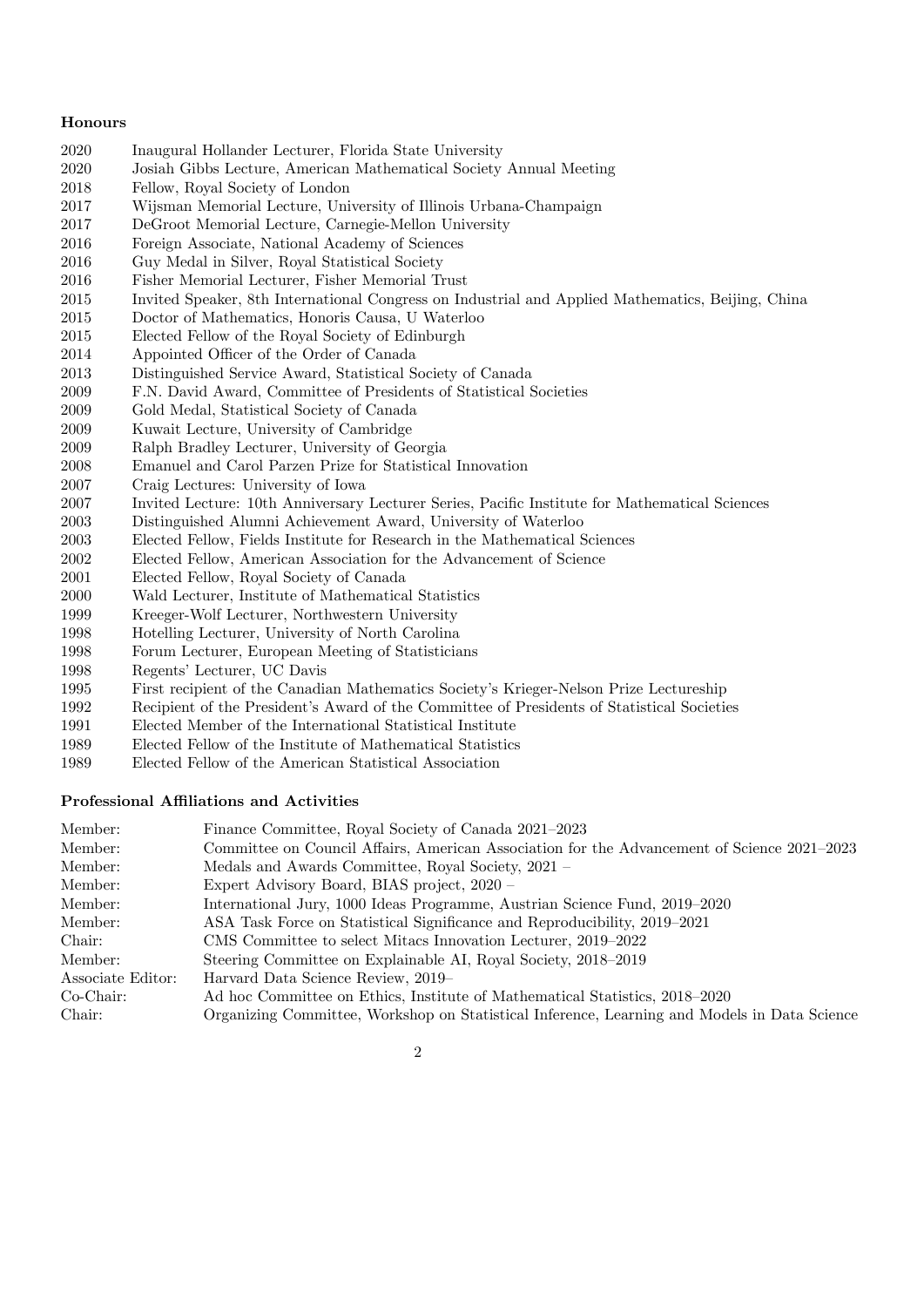|                    | Toronto, 2018                                                                                                                  |
|--------------------|--------------------------------------------------------------------------------------------------------------------------------|
| Member:            | Organizing Committee, Fourth International Conference on Big Data and Information Analytics<br>Houston, 2018                   |
| Member:            | Committee on Applied and Theoretical Statistics, National Academy of Sciences, 2017–2023                                       |
| Member:            | Council of the American Association for the Advancement of Science, 2017–2023                                                  |
| Member:            | Working group on fellowship, Royal Society of Canada, 2017                                                                     |
| Editor:            | Annual Review of Statistics and its Application, 2017–2021                                                                     |
| External Advisor:  | Institute for Science and Technology, Austria, December $2015 - 2019$                                                          |
| Associate Editor:  | Latin American Journal of Probability and Mathematical Statistics, 2016 - 2018                                                 |
| Director:          | Canadian Statistical Sciences Institute, 2015 - 2019                                                                           |
| Member:            | Budget Committee, Institute of Mathematical Statistics 2014 - 2015                                                             |
| Member:            | Awards Committee, International Statistical Institute 2014 - 2016                                                              |
| Member:            | Distinguished Lectures Committee, Institute of Mathematical Statistics 2013 - 2016<br>$\left(\text{chair } 2015 - 2016\right)$ |
| Member:            | Scientific Advisory Board, Banff International Research Station, 2014 - 2018                                                   |
| Member:            | F.N. David Award committee, COPSS, 2014 - 2015                                                                                 |
| Member:            | Diesel Epidemiology Expert Panel, Health Effects Institute, $2013 - 2015$                                                      |
| Member:            | External Review Committee, Department of Statistics and Actuarial Science,                                                     |
|                    | Western University, December, 2013                                                                                             |
| Member:            | Board of Directors, Canadian Statistical Sciences Institute, 2013 -                                                            |
| Member:            | Committee of Visitors to review the Division of Mathematical Sciences,                                                         |
|                    | National Science Foundation, 2013                                                                                              |
| Area editor:       | $Bernoulli, 2013 - 2015$                                                                                                       |
| Chair:             | Steering Committee for Thematic Program on Big Data,                                                                           |
|                    | Fields Institute & CANSSI, $2013 - 2015$                                                                                       |
| Member:            | Advisory Board, iLike Centre for Research in Likelihood, University of Warwick, UK<br>$2013 - 2016$                            |
| Chair:             | Invited Papers Program, Institute of Mathematical Statistics at JSM 2014                                                       |
| Member:            | Council, Institute of Mathematical Statistics 2012-2015                                                                        |
| Member:            | Nominating Committee, International Statistical Institute 2010-2013                                                            |
| Member:            | Programme Committee, European Regional Meeting of Statistics 2012                                                              |
| Member:            | Nominating Committee, Bernoulli Society 2011-2013                                                                              |
| Organizing Cttee:  | Workshop on Composite Likelihood, BIRS 2011-2012                                                                               |
| Session Organizer: | Session on Composite Likelihood, 8th World Congress in Probability and Statistics                                              |
| Associate Editor:  | Annual Review of Statistics and its Application, 2011–2016                                                                     |
| Chair:             | Long Range Plan Steering Committee for Mathematics and Statistics,<br>NSERC, 2010-2012                                         |
| Member:            | F.N. David Award committee, IMS, 2010-2013 (Chair, 2012-13)                                                                    |
| Member:            | Noether Award committee, ASA, $2010 - 2013$                                                                                    |
| Session Organizer: | Session on Composite Likelihood, IMS Annual Meeting, 2010, Gothenburg                                                          |
| Member:            | Bernoulli Society Council, 2009-2013                                                                                           |
| Member:            | OCGS Review Panel, Graduate programs in mathematics and statistics,                                                            |
|                    | U Ottawa, Carleton                                                                                                             |
| Associate Editor:  | Brazilian J. Statist., $2010 -$                                                                                                |
| Chair:             | Committee to select administrative officers, IMS, 2009–2012                                                                    |
| Member:            | Electorate Nominating Committee, Section on Statistics, AAAS, 2009–2012                                                        |
| Associate Editor:  | Statistical Science, 2008 -                                                                                                    |
| Associate Editor:  | $Metrika$ , 2008 -                                                                                                             |
| Chair:             | External Review Committee, Department of Statistics, UBC, January 2008                                                         |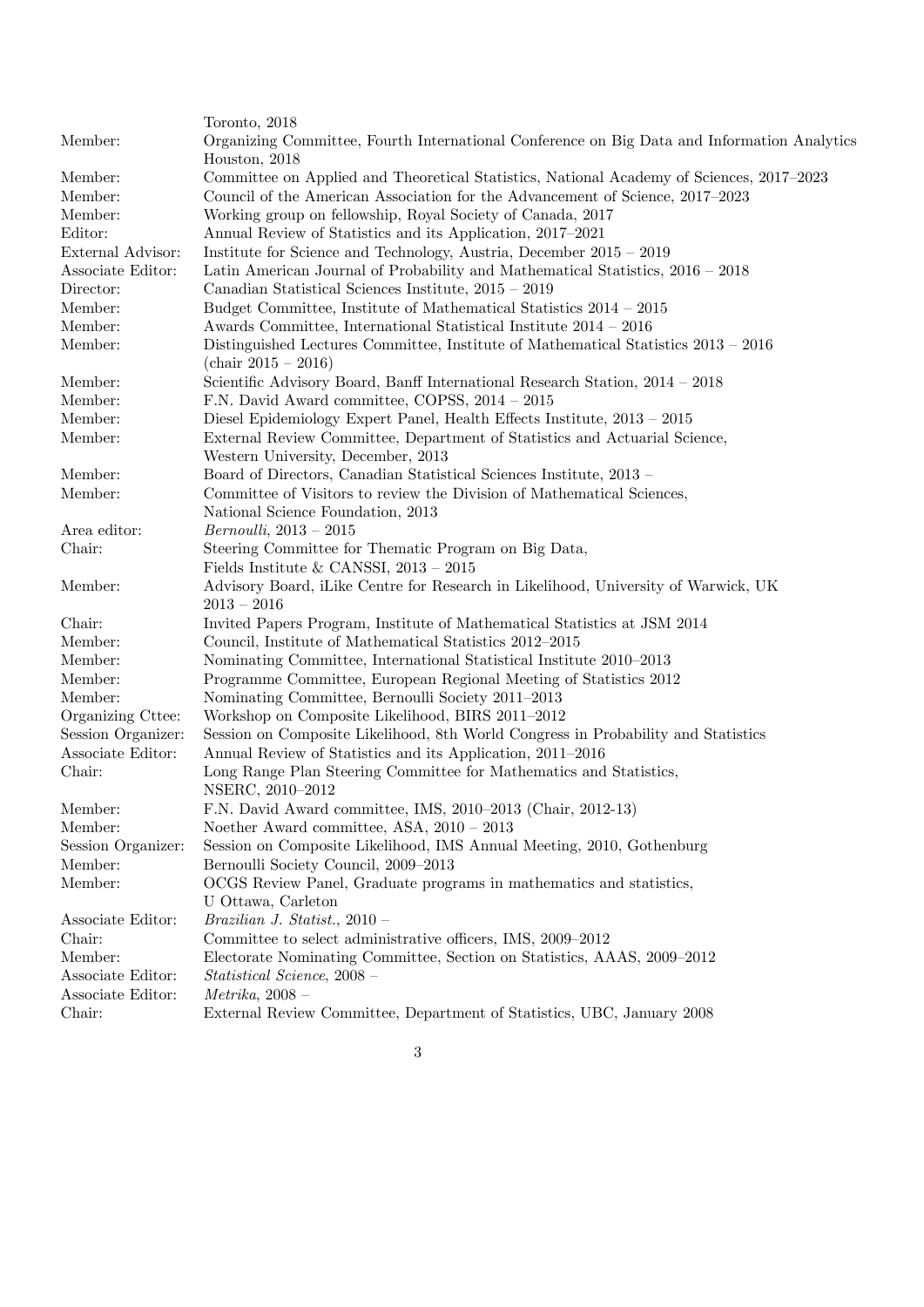Associate Editor: *Bernoulli*, 2007 – 2013 Member: Scientific Program Committee, ICIAM 2011, 2007– 2010 Chair: NSERC Liaison Committee for Statistical Sciences, 2007–09 Member: Program Committee, Warwick Workshop on Composite Likelihood Methods, 2007–2008 Chair: Nomination Committee: Fields Institute Distinguished Lecture Series on Statistics, 2008–2010 Chair: Awards Committee, Statistical Society of Canada, 2006–2007 Member: External Review Committee, Computational and Mathematical Sciences, UTSC, April 2007 Chair: Organizing Committee, BIRS Workshop on Statistics and Physics, Banff July 2006 Member: Scientific Advisory Board, Gene-Environment Interactions in Type 1 Diabetes, PI Dr. J. Danska, 2006 – 2008 Past-President: Statistical Society of Canada, 2005–2006 Member: Review Committee, Department of Statistics, UC Berkeley, April 2006 Member: NSERC Liaison Committee for Mathematical Sciences, 2005–2006 Member: NSF Grant Review Panel, December 2005 President: Statistical Society of Canada, 2004–2005 Member: PIMS Scientific Review Panel 2005–2009 Panellist: NSF Review Panel for SAMSI, 2005 Member: External review committee, Department of Statistics, U Western Ontario, December, 2003 Associate Editor: *J. Royal Statistical Society*, Series B, July 2003 –2007 President Elect: Statistical Society of Canada, 2003–2004 Session organizer: Annual Meeting of the Statistical Society of Canada, June 2003 Member: Committee on women in scholarship, Royal Society of Canada, Jan 2003–2006 Member: Committee to select DLSS, Fields Institute, Jan 2003– (Chair 2006-9) Member: Scientific committee, National Program on Complex Data Structures, April 2002 – Member: External review committee, Carnegie-Mellon University, February 2002 Member: Reallocations committee for GSC 14 (Statistics) Chair of Subcommittee on National Program for Statistics Member: Search committee for Editor of *J. Amer. Statist. Assoc.* October 2001. Member: Harry Carver Award Committee Institute of Mathematical Statistics. 2001-2003. Member: Awards committee, Statistical Society of Canada. 2001-04. Member: Scientific Board, Banff International Research Station. December 2001 –06 Member: Screening Panel, National Science Foundation, December 2001 Member: External Review Committee, Northwestern University, May 2001 Member: Review Committee, Health Effects Institute, 2001 – 2008 Member: External Review Committee, Rutgers University, April 2000 Member: Research Advisory Board, Fields Institute for Research in Mathematical Sciences, 1999 –2003 Member: Research Management Committee, National Centre of Excellence in Mathematics of Information Technology and Complex Systems, 1999 –2004 Member: Committee on Fellows, American Statistical Association, 1999, 2000 Chair: External review committee, Department of Statistics, University of California at Santa Barbara, 1999 Vice President: International Statistical Institute, 1999 –2001 Associate Editor: *Annals of Statistics*, 1998 – 2003 Chair: Program Committee for Statistics Theme Year Centre de Recherches Mathématiques, Montreal, 1997 –98 Member: NSERC Council, 1995 –1998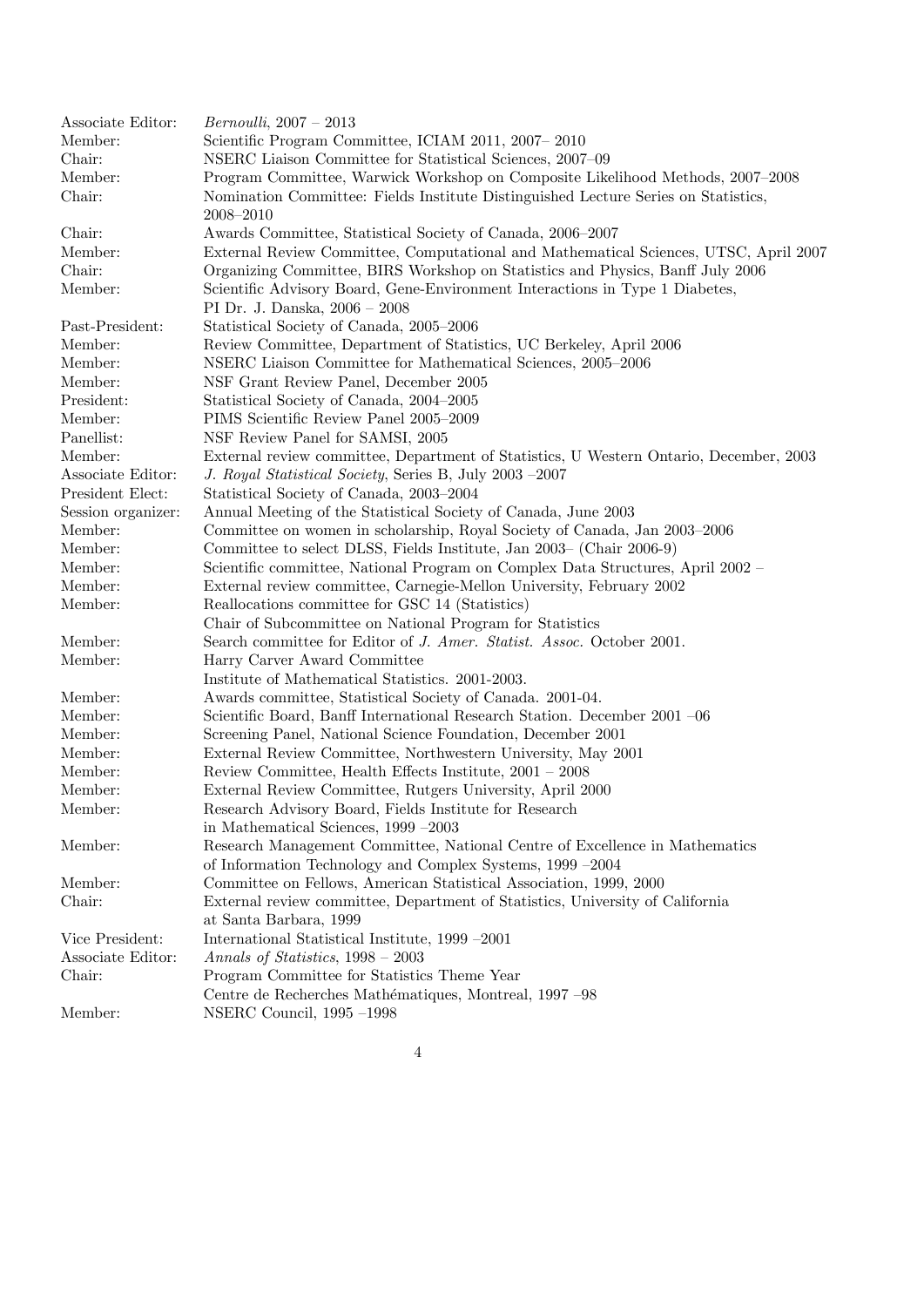| President-Elect:   | Institute of Mathematical Statistics, 1995 -6                                           |  |  |  |
|--------------------|-----------------------------------------------------------------------------------------|--|--|--|
| President:         | Institute of Mathematical Statistics, 1996 -7                                           |  |  |  |
| Past-President:    | Institute of Mathematical Statistics, 1997 -8                                           |  |  |  |
| Editor:            | Canadian Journal of Statistics, 1995 -97                                                |  |  |  |
| Member:            | Committee to visit the Department of Statistics, Carnegie-Mellon, 1997 –1999            |  |  |  |
| Session Organizer: | Annual Meeting of the Statistical Society of Canada, Waterloo, May 1996                 |  |  |  |
| Panellist:         | Panel Discussion on Women in Science, RCI, Toronto, Jan 1996                            |  |  |  |
| Editorial Board:   | Encyclopedia of Statistical Sciences update volumes, 1995 – 1998                        |  |  |  |
|                    | Program Committee: Sydney International Statistics Congress, Sidney, 1996               |  |  |  |
| Program Cttee:     | Bernoulli Society at 50th Session of the ISI, Beijing 1995                              |  |  |  |
| Program Cttee:     | Third World Congress of the Bernoulli Society and the IMS, North Carolina,<br>June 1994 |  |  |  |
| Member:            | IMS Committee on Fellows 1993-96                                                        |  |  |  |
| Member:            | External review committee of the Department of Statistics,                              |  |  |  |
|                    | Univ. of British Columbia, Nov 1993                                                     |  |  |  |
| Member:            | IMS nominating committee 1992-93                                                        |  |  |  |
| Member:            | SSC Publications Committee 1992-94                                                      |  |  |  |
| Member:            | Best Paper Award Committee, Canadian J. Statistics, 1993, 1994, 1995, 1996              |  |  |  |
| Session Organizer: | IMS Special Topics meeting on "Likelihood",                                             |  |  |  |
|                    | Penn. State University, October 24-26, 1992                                             |  |  |  |
| Associate Editor:  | Statistical Science 1992-94                                                             |  |  |  |
| Program Cttee:     | Fifth International Meeting on Statistics & Climatology,                                |  |  |  |
|                    | Toronto, June 1992                                                                      |  |  |  |
| Session Organizer: | Invited Paper Session on "Inference", Annual Meeting of the                             |  |  |  |
|                    | Statistical Society of Canada, Toronto, June, 1991                                      |  |  |  |
| Chair:             | Ad Hoc Committee on Double-Blind Refereeing, IMS, 1991-2                                |  |  |  |
| Member:            | Council of the Bernoulli Society 1991-4                                                 |  |  |  |
| Member:            | Committee to visit the Department of Statistics, Harvard University, 1991-6             |  |  |  |
|                    | External Appraiser: D.Sc. degree for I.M. Skovgaard, Copenhagen, May 1991               |  |  |  |
| Associate Editor:  | Chapman and Hall monographs. 1991-                                                      |  |  |  |
| Session Organizer: | Invited Paper Session on "Likelihood", 53rd Annual Meeting of the                       |  |  |  |
|                    | Institute of Mathematical Statistics, Uppsala, Sweden, August, 1990                     |  |  |  |
| Program Chair:     | Workshop on "Likelihood inference and complex stochastic models",                       |  |  |  |
|                    | Niagara-on-the-Lake, June 24-29, 1990                                                   |  |  |  |
| Program Chair:     | 208th Meeting of the Institute of Mathematical Statistics, Lexington Kentucky,          |  |  |  |
|                    | March, 1989                                                                             |  |  |  |
| Session Organizer: | Invited Paper Meeting and Discussion on "Likelihood Asympotics",                        |  |  |  |
|                    | 47th Session of the International Statistical Institute, Paris, August, 1989            |  |  |  |
| Member:            | IMS Council 1990-92                                                                     |  |  |  |
| Member:            | IMS Committee on Elections 1988-1989                                                    |  |  |  |
| Member:            | IMS Committee on Special Invited Papers 1989-1991                                       |  |  |  |
| Organizer:         | Workshop on theoretical statistics in practice, U. of Toronto, 1987                     |  |  |  |
| Associate Editor:  | Biometrika 1983-1993                                                                    |  |  |  |
| Regional member:   | Board of Directors, Statistical Society of Canada 1984-1988                             |  |  |  |
| Organizer:         | Annual meeting of the S.S.C., Vancouver; local arrangements. 1983                       |  |  |  |
| Organizer:         | Annual meeting of the S.S.C., Guelph; invited paper session. 1984                       |  |  |  |
| Member:            | Statistical Society of Canada, Institute of Mathematical Statistics,                    |  |  |  |
|                    | American Statistical Association, Royal Statistical Society, Bernoulli Society.         |  |  |  |
| Member:            | Pierre Robillard Committee, S.S.C. 1986-7                                               |  |  |  |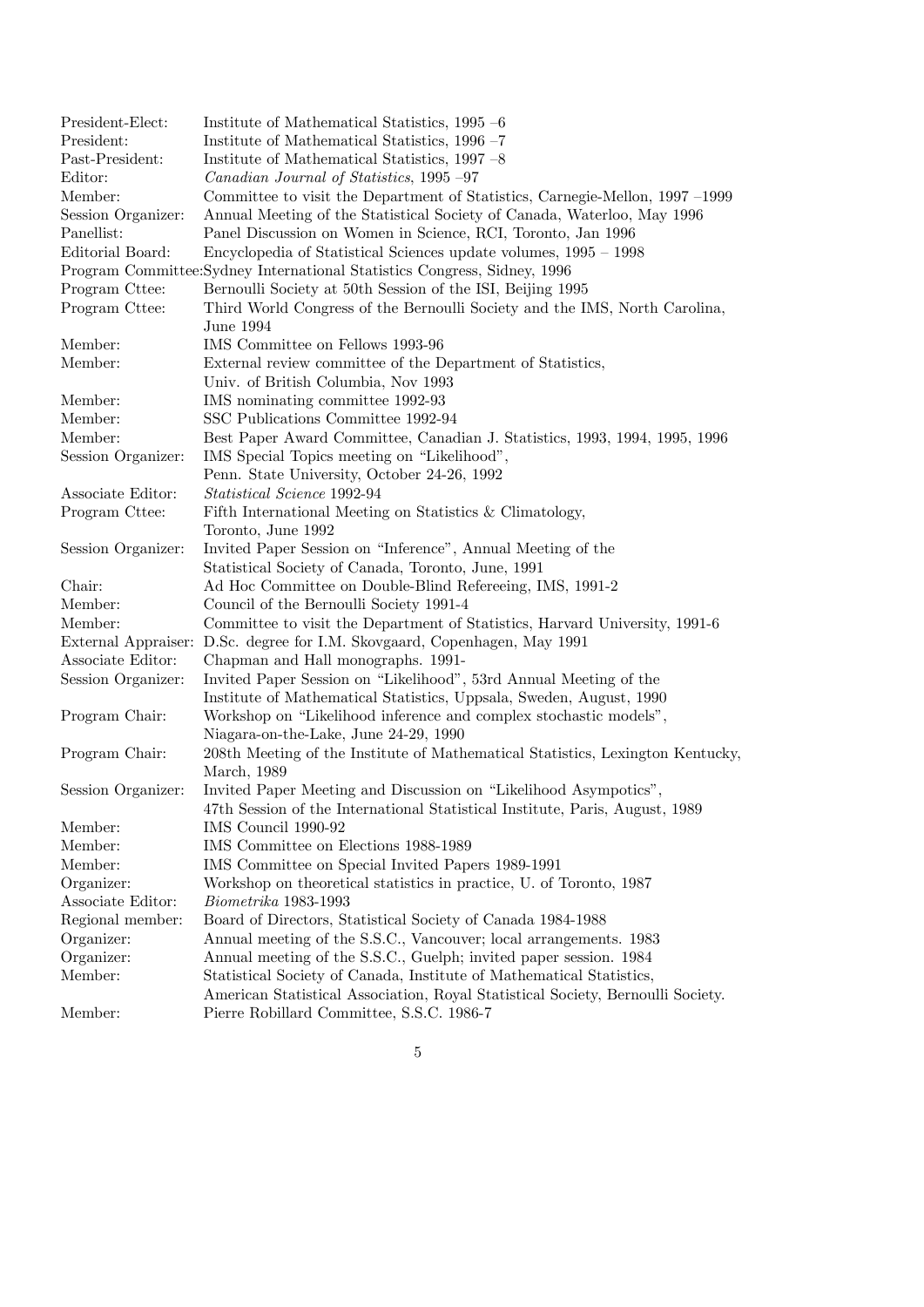| Member:          | Committee on Statistical Education, S.S.C. 1987                                   |
|------------------|-----------------------------------------------------------------------------------|
| Regional Member: | Board of Directors, S.S.C. 1984-87                                                |
| Refereeing for:  | Biometrika, Biometrics, J. American Statistical Assoc., Annals of Statistics,     |
|                  | J. Royal Statistical Society Series B, Canadian J. Statist., Communications in    |
|                  | Statistics, J. Multivariate Analysis, Applied Statistics, J. Statistical Planning |
|                  | and Inference, Annals of the Institute of Statistical Mathematics, American       |
|                  | Statistician, Ann. Applied Probab., Scand. J. Statist., J. Econometrics,          |
|                  | Comput. Statist. and Data Anal., Rebrape, Nonparametric Statist., J. Appl.        |
|                  | Probab., Australian J. Statist., The Statistician, J. Climate, Stat. Sinica,      |
|                  | IMS Monograph Series, NSERC, NSF, NSA, Math Reviews                               |

## ACADEMIC HISTORY

#### Research Awards

| $$43,000$ pa | <b>NSERC</b> | Discovery grant                                             |
|--------------|--------------|-------------------------------------------------------------|
| \$15,000     | Mitacs       | Accelerate Internship                                       |
| $$41,000$ pa | <b>NSERC</b> | Discovery grant                                             |
| \$170,000    | <b>NSERC</b> | Long Range Plan for Mathematics and Statistics              |
| $$48,000$ pa | NSERC        | Discovery grant                                             |
| $$5,000$ pa  | NCE          | MITACS project on complex data                              |
| $$10,000$ pa | NSERC        | Canada Research Chair research grant                        |
| $$10,000$ pa |              | U Toronto University Professor research grant               |
| $$48,000$ pa | <b>NSERC</b> | Equipment grant $(p.i.)$                                    |
| $$40,000$ pa | <b>NSERC</b> | Operating grant                                             |
| \$76,000     | <b>NSERC</b> | Equipment grant (co-p.i. with Neal)                         |
| $$29,700$ pa | <b>NSERC</b> | Operating grant                                             |
| $$27,000$ pa | NSERC        | Operating grant                                             |
| \$38,300     | <b>NSERC</b> | Equipment grant (with Tibshirani, Leblanc, Andrews, Fraser) |
| $$24,460$ pa | NSERC        | Operating grant                                             |
| $$16,900$ pa | NSERC        | Operating grant                                             |
| \$10,000     | <b>SSHRC</b> | Leave fellowship                                            |
| $$10,000$ pa | <b>NSERC</b> | Operating grant                                             |
| $$4,050$ pa  | <b>NSERC</b> | Operating grant                                             |
|              |              |                                                             |

# SCHOLARLY & PROFESSIONAL WORK

#### Refereed Publications

- 1. Koziol, J.A. and Reid, N. (1977). On multiple comparisons among K samples subject to unequal patterns of censorship. *Communications in Statistics* A6, 1149-1164.
- 2. Koziol, J.A. and Reid, N. (1977) On the asymptotic equivalence of two ranking methods for K-sample linear rank statistics. *Annals of Statistics* 5, 1099-1106.
- 3. Koziol, J.A., Reid, N. and Levitt, M.H. (1979). A simple nonparametric test for trend: an example based on a biological model of the pancreas. *Biometrische Zeitschrift* 20, 503-509.
- 4. Lagakos, S.W. and Reid, N. (1981). Estimating convolutions from partially censored data. *Biometrika* 68, 113-118.
- 5. Reid, N. (1981). Estimating the median survival time. *Biometrika* 68, 601-608.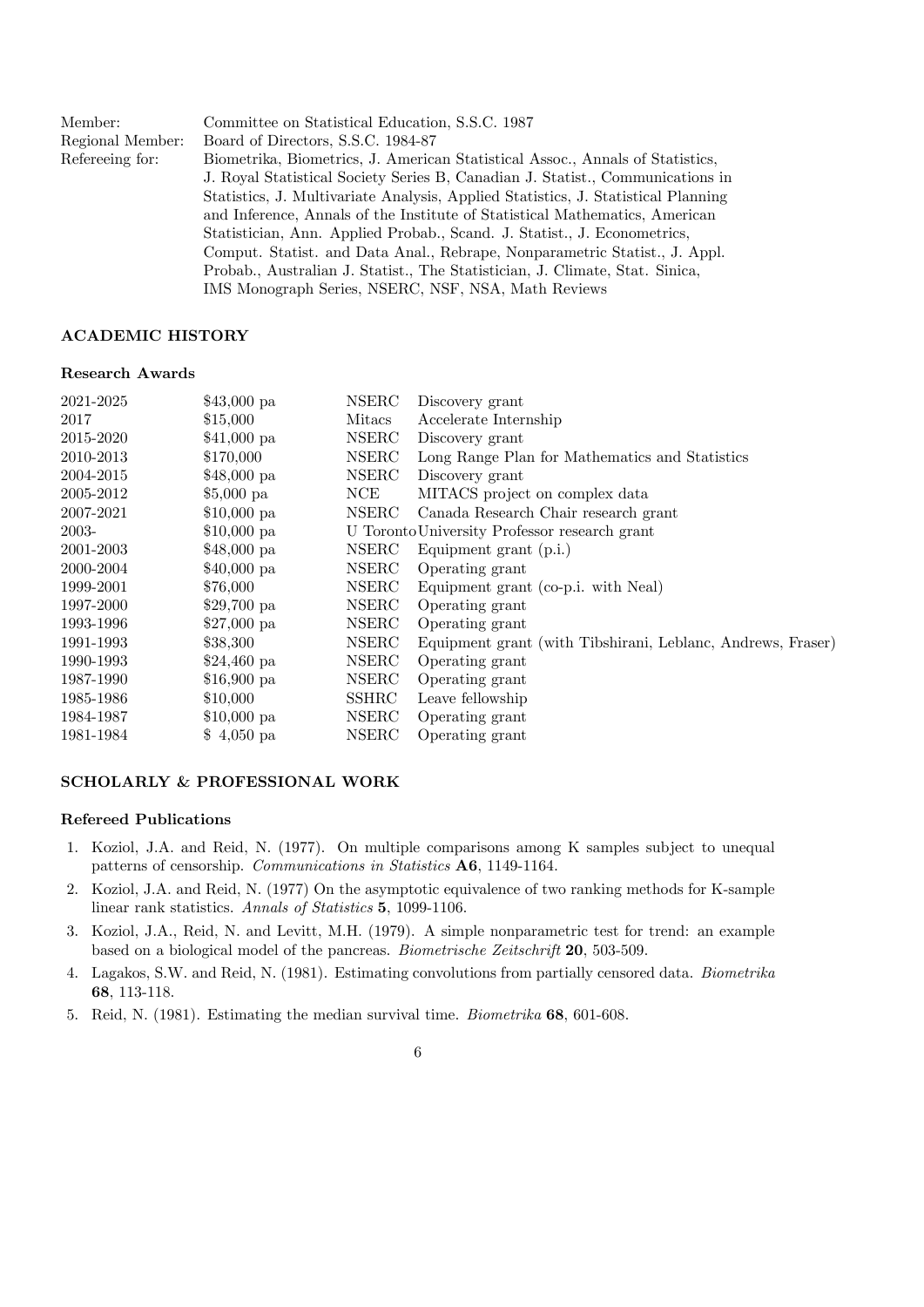- 6. Reid, N. (1981). Influence functions for censored data. *Annals of Statistics* 9, 78-93.
- 7. Reid, N. (1983). Influence functions. Encyclopedia of Statistical Sciences. N.L. Johnson and S. Kotz, eds., 117-119.
- 8. Begun, J.M. and Reid, N. (1983). Estimating the relative risk with censored data. *J. Amer. Statist. Assoc.* 78, 337-341.
- 9. Joe, H. and Reid, N. (1985). Estimating the number of faults in a system. *J. Amer. Statist. Assoc.* 80, 222-226.
- 10. Reid, N. and Crepeau, H. (1985). Influence functions for proportional hazards regression. *Biometrika* 72, 1-10.
- 11. Crepeau, H., Koziol, J.A., Reid, N., and Yuh, H.Y. (1985). Analysis of incomplete multivariate data from repeated measurement experiments. *Biometrics* 41, 505-514.
- 12. Reid, N. (1985). Curvature and linear rank statistics. *Canadian J. Statist.* 12, 155-166.
- 13. Barndorff-Nielsen, O.E., Cox, D.R. and Reid, N. (1986). The role of differential geometry and in statistical theory.. *Inter. Stat. Inst. Rev.* 54, 83-96.
- 14. Cox, D.R. and Reid, N. (1987). Parameter orthogonality and approximate conditional inference. *J.R. Statist. Soc. B* 49, 1-39. (with discussion).
- 15. Cox, D.R. and Reid, N. (1987). Approximations to noncentral distributions. *Canad. J. Statist.* 15, 105-114.
- 16. Reid, N. (1988) Saddlepoint methods and statistical inference. *Statistical Science* 3, 213-238.
- 17. Fraser, D.A.S. and Reid, N. (1988). On conditional inference for a real parameter: a differential approach on the sample space. *Biometrika* 75, 251-264.
- 18. Fraser, D.A.S. and Reid, N. (1988). A comparison of two approaches to conditional inference. *Statistical Papers* 29, 271-280.
- 19. Cruddas, A.M., Reid, N. and Cox, D.R. (1989). A time series illustration of modified profile likelihood. *Biometrika* 76, 231-238.
- 20. Cox, D.R. and Reid, N. (1989). On the stability property of maximum likelihood estimators of orthogonal parameters. *Canad. J. Statist.* 17, 229-233.
- 21. Fraser, D.A.S. and Reid, N. (1989). Adjustments to profile likelihood. *Biometrika* 76, 477-488.
- 22. Jardine, A.K.S., Ralston, P., Reid, N. and Stafford, J. (1989). Proportional hazards analysis of diesel engine failure data. *Quality and Reliability Engineering International* 5, 207-216.
- 23. Fraser D.A.S., H.-S. Lee and Reid, N. (1990). Non-normal linear regression: an example of significance levels in high dimensions. *Biometrika* 77, 333-341.
- 24. Fraser D.A.S., Reid, N. and A. Wong (1991). Exponential linear models: a two-pass procedure for saddlepoint approximation. *J. R. Statist. Soc.* B 53, 483-492.
- 25. Ferguson, H. Reid, N. and Cox, D.R.(1991). Estimating equations from modified profile likelihood in *Estimating Functions*, V.P. Godambe, ed.: Oxford University Press, 279-294.
- 26. Cox, D.R. and Reid, N. (1992). A note on the difference between profile and modified profile likelihood. *Biometrika* 79, 408-411.
- 27. Cheah, P.K., Fraser, D.A.S., Reid, N. and Tapia, A. (1992). Third order asymptotics: connenctions among test quantities. *Commun. Statist. A* 21, 2127-2133.
- 28. Bell, T. and Reid, N. (1993). Statistical analysis of tropical rainfall data. *J. Applied Meteorology*, 32, 311-322.
- 29. Cox, D.R. and Reid, N. (1993). A note on the calculation of adjusted profile likelihood. *J. R. Statist. Soc.* B 55, 467-472.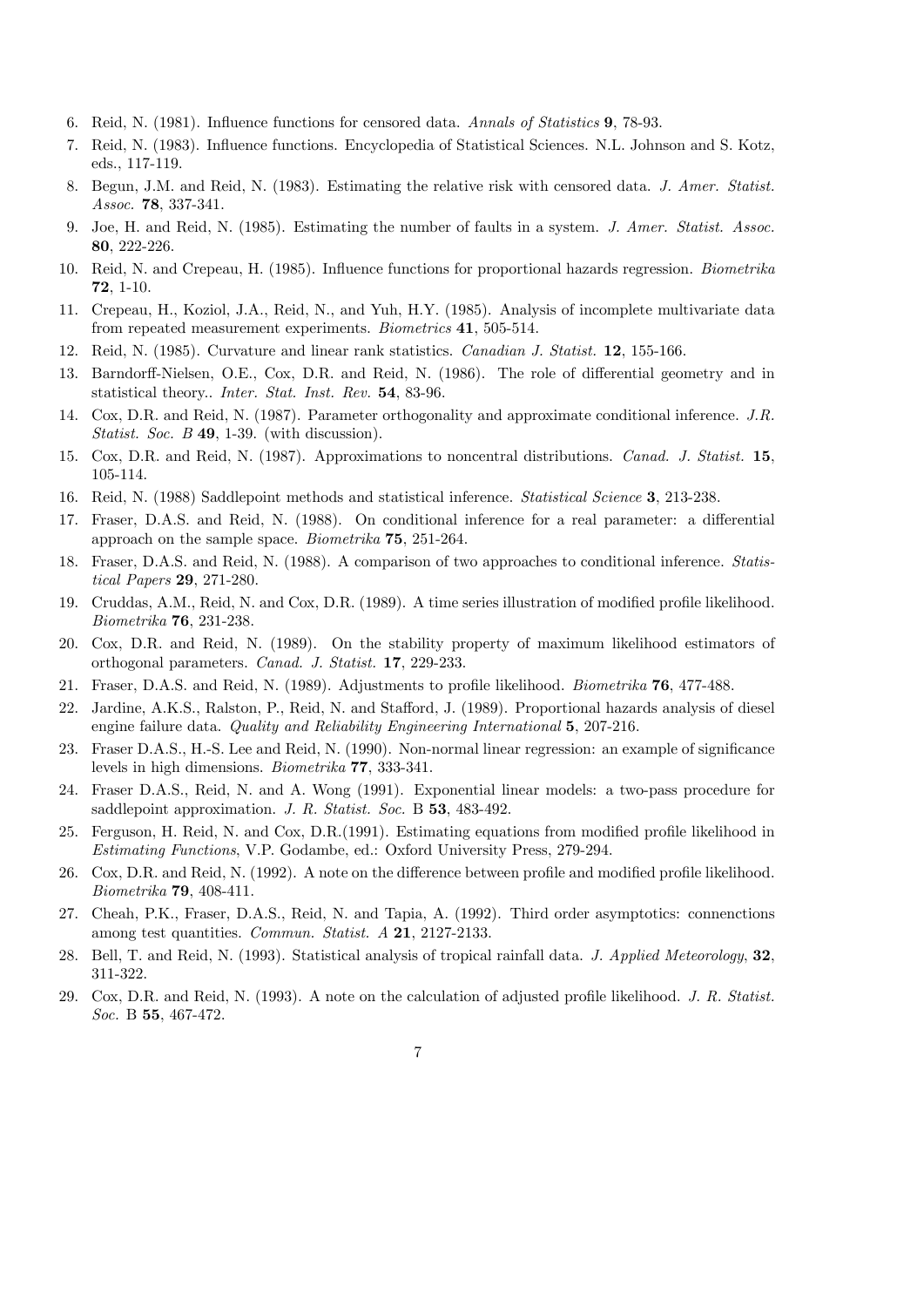- 30. Fraser, D.A.S. and Reid, N. (1993). Third order asymptotic models: likelihood functions leading to accurate approximation to distribution functions. *Statist. Sinica* 3, 67-82.
- 31. Raboud, J. Coates, R. Farewell, V. and Reid, N. (1993). Estimating risks of progressing to AIDS when covariates are measured with error. *J. R. Statist. Soc.* A 156, 393-406.
- 32. Cheah, P.K., Fraser, D.A.S. and Reid, N. (1993). Some alternatives to Edgeworth. *Canad. J. Statist.* 21, 131-139.
- 33. Cheah, P.K., Fraser, D.A.S. and Reid, N. (1994). Multiparameter testing in exponential models: third order approximations from likelihood. *Biometrika* 81, 259-270.
- 34. Zhu, Y.-L. and Reid, N. (1994). Information, ancillarity and efficiency in the presence of nuisance parameters. *Canad. J. Statist.* 22, 111-124.
- 35. Reid, N. (1995) The roles of conditioning in inference (with discussion). *Statistical Science* 10, 138-157.
- 36. Fraser, D.A.S. and Reid, N. (1995) Ancillaries and third order significance. *Utilitas Math.* 47, 33-53.
- 37. Reid, N. (1996) Asymptotic Expansions. *Encyclopedia for Statist. Sciences, Update Volume*, eds. S. Kotz, C.B. Read, D.L. Banks. New York, Wiley. pp. 32-39. updated in Reid (2017).
- 38. Reid, N. (1996) Cornfield's Lemma. *Encyclopedia for Statist. Sciences, Update Volume*, eds. S. Kotz, C.B. Read, D.L. Banks. New York, Wiley. pp. 163–164.
- 39. Reid, N. (1996) Likelihood and Bayesian approximation methods. *Bayesian Statistics V*, eds. J.O. Berger, J.M. Bernardo, A.P. Dawid, A.F.M. Smith, Oxford University Press 351–368.
- 40. Reid, N. (1996) Likelihood and higher order approximations to tail areas: a review and annotated bibliography. *Canad. J. Statist.* 24, 141–166.
- 41. Viraswami, K. and Reid, N. (1996) Higher order asymptotics under model misspecification. *Canad. J. Statist.* 24, 263–278.
- 42. Zhu, Y.-L. and Reid, N. (1996) Efficient likelihood ratio tests under P-ancillarity and P-sufficiency. *Statist. Probab. Letters* 29 213–221.
- 43. Mukerjee, R., and Reid, N. (2001) Comparison of test statistics via expected lengths of associated confidence intervals. *J. Statist. Plan. Infer.*, 97 141–151.
- 44. Fraser, D.A.S., Reid, N. and Wu, J. (1997) Estimating functions and higher order significance. in *Proceedings of a Symposium on Estimating Functions* eds. I Basawa and V. Godambe. Institute of Mathematical Statistics, Hayward. pp. 105–114.
- 45. Seifu, Y. and Reid, N. (1997) Applications of univariate and bivariate local Lyapunov exponents. *Canad. J. Statist.* 25, 559–579.
- 46. Fraser, D.A.S., Reid, N. and Wong, A. (1997) Simple and accurate inference for the mean of the gamma model. *Canad. J. Statist.* 25, 91–99.
- 47. Reid, N. (1998) Ancillary statistics. *Encylopedia of Biostatistics*.
- 48. Reid, N. (1998) Influence functions in survival analysis. *Encyclopedia of Biostatistics*.
- 49. Reid, N. (1997) Asymptotic theory and the foundations of statistics. *Canad. Math. Bull.* 40 231–243.
- 50. Viraswami, K. and Reid, N. (1998) A note on the Likelihood Ratio Statistic under Model Misspecification. *Canad. J. Statist.* 26, 161–168.
- 51. Mukerjee, R. and Reid, N. (1999) On a property of probability matching priors: matching the alternative coverage probabilities. *Biometrika*, 86, 333–340.
- 52. Fraser, D.A.S. and Reid, N. (2001) Ancillary information for statistical inference. in *Empirical Bayes and Likelihood Inference*, eds. E. Ahmed and N. Reid. Springer-Verlag, New York. 185-210.
- 53. Fraser, D.A.S., Reid, N. and Wu, J. (1999) A simple general formula for tail probabilities for frequentist and Bayesian inference. *Biometrika* 86, 249–264.
- 54. Mukerjee, R. and Reid, N. (1999) On confidence intervals associated with the usual and adjusted likelihoods. *J. R. Statist. Soc.* B 61, 945–954.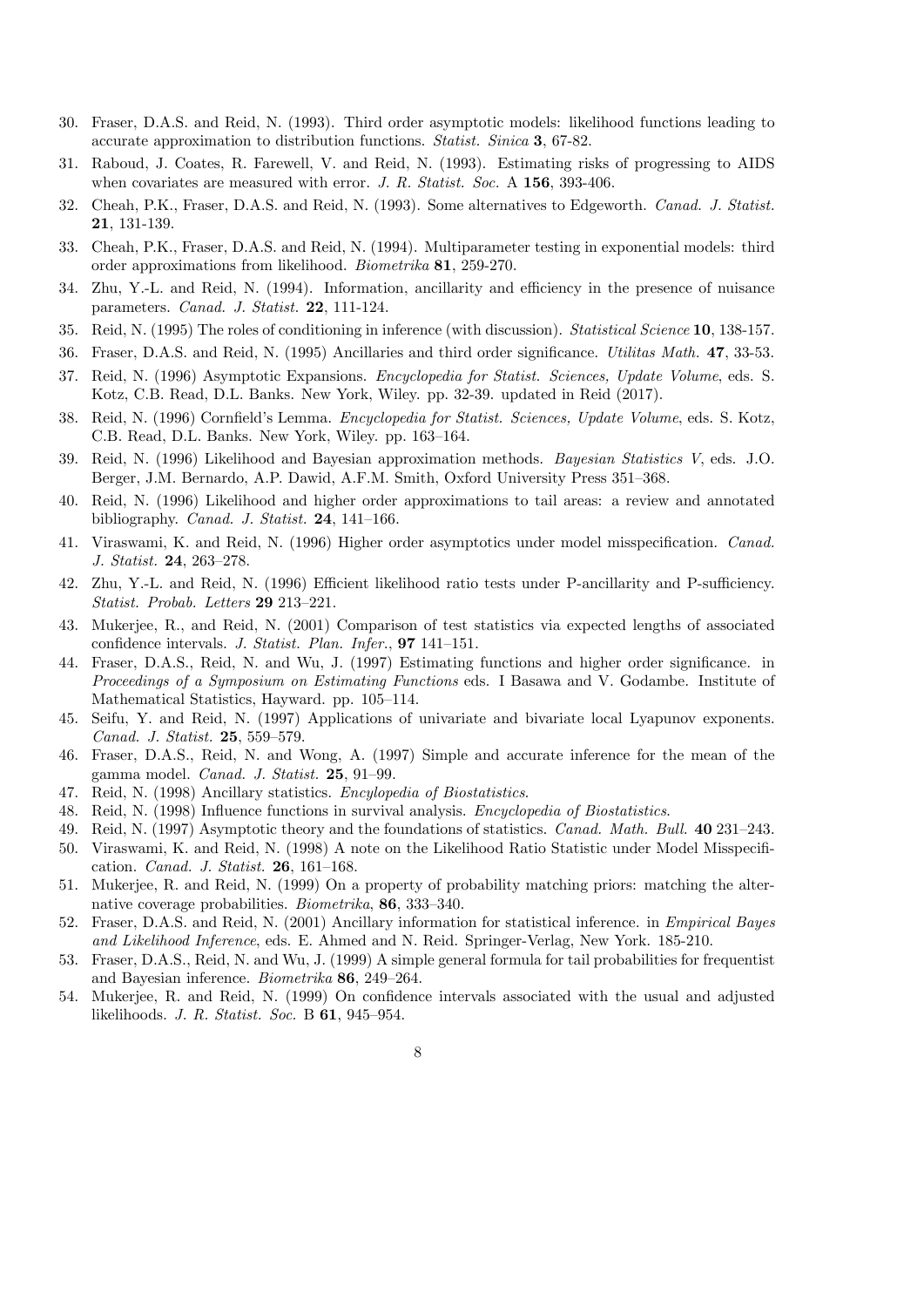- 55. Reid, N. and Fraser, D.A.S. (2000). Higher order asymptotics: costs and benefits. in *Statistics for the 21st century*, C.R. Rao and G.J. Szekely, eds., 351–365. Marcel Dekker: New York.
- 56. Fraser, D.A.S. and Reid, N. (2002) Strong matching of frequentist and Bayesian parametric inference. *J. Statist. Plann. Infer.* 103, 263–285.
- 57. Reid, N. (2000) Likelihood. *J. Amer. Statist. Assoc.*, 95, 1335-1340.
- 58. Reid, N. (2001) Statistical sufficiency. *Intern. Encycl. Beh. and Soc. Sci.*, N.J. Smelser and P.B. Baltes, eds. 22, 15044-49.
- 59. Reid, N. (2001) Significance, tests of. *Intern. Encycl. Beh. and Soc. Sci.*, N.J. Smelser and P.B. Baltes, eds. 21, 14085-91.
- 60. Mukerjee, R. and Reid, N. (2001) On the Bayesian approach for frequentist computations. *Braz. J. Statist.*, 14 159-166.
- 61. Mukerjee, R. and Reid, N. (2001) Second-order probability matching priors for a parametric function application to Bayesian tolerance limits. *Biometrika*, 88 587–592.
- 62. Reid, N., Mukerjee, R. and Fraser, D.A.S. (2003) Some aspects of matching priors. *Mathematical Statistics and Applications: Festschrift for C. VanEeden* (M. Moore, S. Froda, C. L´eger, eds.) 31–44. Lecture notes Monograph Series 42, Institute of Mathematical Statistics, Hayward.
- 63. Reid, N. (2003) Asymptotics and the theory of inference. *Ann. Statist.* 31, 1695–1731.
- 64. Fraser, D.A.S., Reid, N., Li, R., and Wong, A. (2003). *p*-value formulas from likelihood asymptotics: Bridging the singularities. *J. Statist. Research.* 37, 1-15.
- 65. Fraser, D.A.S., Reid, N. and Yun-Yi, G. (2003). Direct Bayes for interest parameters. in *Bayesian Statistics 7*, J. M. Bernardo, M. J. Bayarri, J. O. Berger, A. P. Dawid, D. Heckerman, A. F. M. Smith and M. West (eds) 529–534. Oxford University Press, Oxford.
- 66. Reid, N. and Fraser, D.A.S. (2003). Likelihood inference in the presence of nuisance parameters. in *Proceedings of PHYSTAT2003*, L. Lyons, R. Mount, R. Reitmeyer, eds. SLAC e-Conf C030908, 265–271.
- 67. Warner, G.C., Reis, P.P., Jurisica, I., Sultan, M., Arora, S., Macmillan, C., Makitie, A.A., Grenman, R., Reid, N., Sukhai, M., Freeman, J., Gullane, P., Irish, J., Kamel-Reid, S. (2004). Molecular classification of oral cancer by cDNA microarrays identifies over-expressed genes correlated with nodal metastasis. *Int. J. Cancer* 110 857–868.
- 68. Cox, D.R. and Reid, N. (2004). A note on pseudo-likelihood constructed from marginal densities. *Biometrika*, 91, 729–737.
- 69. Fraser, D.A.S., Reid, N. and Wong, A.C.M. (2004). Inference for bounded parameters. *Phys. Rev. D* 69, 033002.
- 70. Reid, N. (2005). Asymptotics and the theory of statistics. in *Celebrating Statistics: Papers in Honour of D.R. Cox*, eds. A.C. Davison, Y.Dodge, N.Wermuth. Oxford University Press, Oxford, 73–88.
- 71. Fraser, D.A.S. and Reid, N. (2006) Assessing a vector parameter. *Student* 5, 247–256.
- 72. Davison, A.C., Fraser, D.A.S. and Reid, N. (2006). Improved likelihood inference for discrete data. *JRSS B* 68, 495–508.
- 73. Reid, N. (2006). Summary of statistical issues arising in PhyStat2005. in *Statistical Problems in Particle Physics, Astrophysics and Cosmology: Proceedings of PHYSTAT2005*, L. Lyons and M. Unel, eds. World Scientific, London. 279–282
- 74. Reid, N. (2008). Some aspects of design of experiments. in *Proceedings of PHYSTAT Workshop On Statistical Issues for LHC Physics*, H.B. Prosper, L. Lyons and A. DeRoeck, eds. 99-110.
- 76. Staicu, A.-M. and Reid, N. (2008). On probability matching priors. *Canad. J. Statist.* 36, 613–622.
- 77. Reid, N. and Sun, Y. (2010). Assessing sensitivity to priors using higher order approximation. *Commun. Statist.* A, 39, 1373 - 1386.
- 78. Ghosh, M., Fraser, D.A.S., Reid, N. (2010). Ancillary statistics: a review. *Statistica Sinica*, 20, 1309–1322.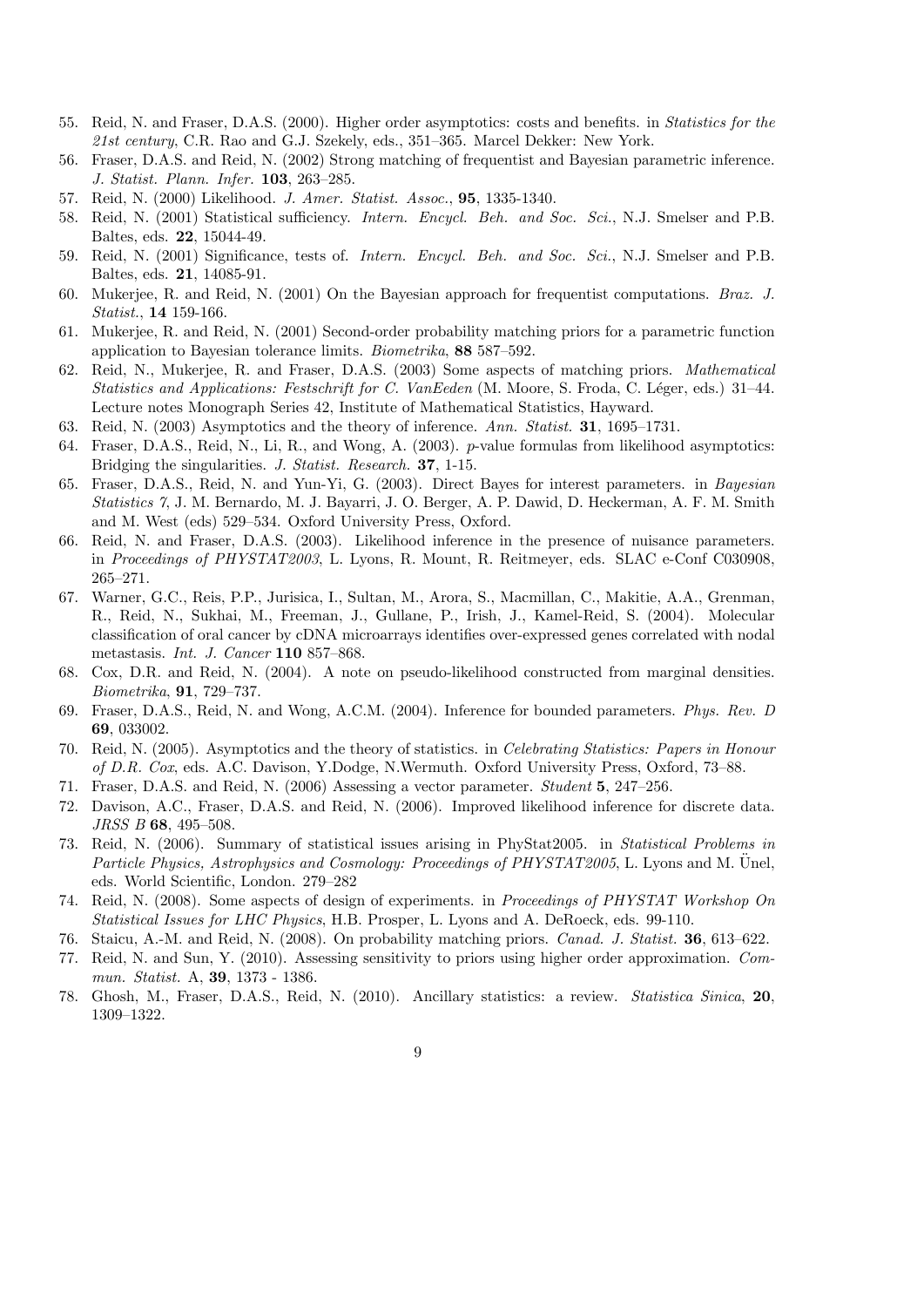- 79. Yi, G. and Reid, N. (2010). A note on misspecified estimating equations. *Statistica Sinica* 20, 1749– 1769.
- 80. Reid, N. and Fraser, D. A. S. (2010). Mean log-likelihood and higher-order approximations. *Biometrika* 97, 159–170.
- 81. Reid, N. (2010). Likelihood. in *International Encyclopedia of Statistical Science*, ed. Miodrag Lovric, Springer-Verlag, New York. Part 11, 738741.
- 82. Reid, N. (2010). Estimation. in *International Encyclopedia of Statistical Science*, ed. Miodrag Lovric. Springer-Verlag, New York. Part 5, 455459.
- 83. Reid, N. (2010). Likelihood inference. *Wiley Interdisciplinary Reviews in Computational Statistics*, 5, 517–525.
- 84. Fraser, D.A.S., Marras, E., Reid, N. and Yun-Yi, G. (2010). Default priors for Bayesian and frequentist inference. *JRSS* B 72, 631–654.
- 85. Varin, C., Reid, N. and Firth, D. (2011). An overview of composite likelihood methods. *Statistica Sinica* 21, 5–42.
- 86. Xu, X. and Reid, N. (2011). Consistency and robustness of the maximum composite likelihood estimator. *J. Statist. Plann. Inf.* 141, 3047–3054.
- 87. Fraser, D.A.S. and Reid, N. (2011). On default priors and approximate location models. *Brazilian J. Probability and Statistics*, 25, 353–361.
- 88. Reid, N. and Plante, J.-F. (2011). Statistics in the News. *American Statistician* 64, 80–88.
- 89. Srivastava, M.S. and Reid, N. (2012). Testing the structure of the covariance matrix with fewer observations than the dimension. *J. Mult. Anal.*  $112$ ,  $156 - 171$ .
- 90. Reid, N. (2012). Likelihood inference for complex settings. *Canad. J. Statist.* 40, 731–744
- 91. Reid, N. (2013). Aspects of likelihood inference. *Bernoulli* 19, 1404–1418.
- 92. Reid, N. (2013). "The whole women thing." in *Past, Present, and Future of Statistical Science.* X. Lin, C. Genest, D.L. Banks, G. Molenberghs, D.W. Scott, J.-L. Wang, eds. Chapman and Hall/CRC, Boca Raton. pp 217–225.
- 93. Davison, A.C., Fraser, D.A.S., Reid, N. and Sartori, N. (2014). Accurate directional inference for vector parameters in linear exponential families. *J. Am. Statist. Assoc.* 109, 302–314.
- 94. Shi, X., Wang, X.-S. and Reid, N. (2014). Saddlepoint approximation of nonlinear moments. *Statist. Sinica* 94, 1597–1611.
- 95. Shi, X., Reid, N. and Wu, Y. (2014). Approximations to the ratios of moments of cumulative sums. *Canad. J. Statist.* 42, 325–336.
- 96. Ventura, L. and Reid, N. (2014). Approximate Bayesian computation with modified log likelihood ratios. *Metron* 72, 231–245.
- 97. Ning, Y., Liang, K.-Y. and Reid, N. (2014). Reducing the sensitivity to nuisance parameters in pseudo-likelihood functions. *Canad. J. Statist.* 42 544–562.
- 98. Reid, N. and Cox, D.R. (2015). On some principles of statistical inference. *Int. Statist. Review* 83, 293–308.
- 99. Reid, N. (2015). Significance, Tests of. in: James D. Wright (editor-in-chief), *International Encyclopedia of the Social & Behavioral Sciences*, 2nd edition, Vol 21. Oxford: Elsevier. pp. 957–962.
- 100. Reid, N. (2015). Statistical Sufficiency. In: James D. Wright (editor-in-chief), *International Encyclopedia of the Social & Behavioral Sciences*, 2nd edition, Vol 23. Oxford: Elsevier. pp. 418–422.
- 101. Reid, N. (2015). Approximate likelihoods. in *Proceedings of the International Congress of Industrial and Applied Mathematics* eds L. Guo, Z.-M. Ma. Higher Education Press: Beijing.
- 102. Franke, B., Plante, J.-F., Roscher, R., Lee, E.-S., Smyth, C., Hatefi, A., Chen, F., Gil, E., Schwing, A., Selvitella, A., Hoffman, M., Grosse, R., Hendricks, D., Reid, N. (2016). Statistical inference, learning and models in big data. *Int. Statist. Review*, 84, 371–389. Early view posted July 2016 doi:10.1111/insr.12176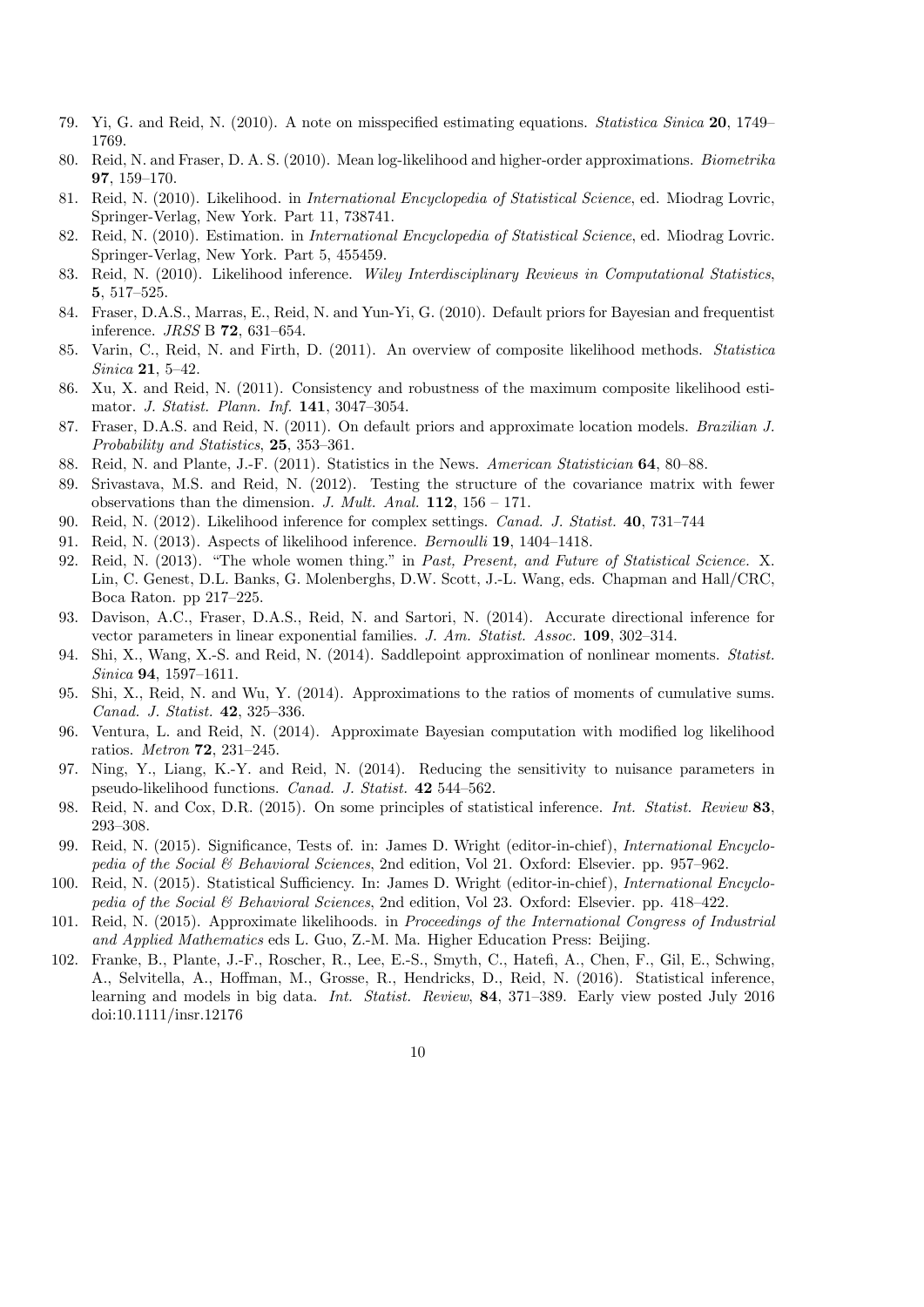- 103. Fraser, D.A.S. and Reid, N. (2016). Crisis in Science? or Crisis in Statistics! Mixed messages in Statistics with impact on Science. *J Statist. Research* 47, 107–115. Comments and discussion, 119.
- 104. Kass, R.E., Caffo, B.S., Davidian, M., Meng, X.-L., Yu, Bin and Reid, N. (2016). Ten simple rules for effective statistical practice. *PLOS Computational Biology* June 9: DOI:10.1371/journal.pcbi.1004961.
- 105. Fraser, D.A.S., Reid, N. and Sartori, N. (2016). Accurate directional inference for vector parameters. *Biometrika* 103, 625–639.
- 106. Ning, Y., Yi, G., Reid, N. (2018). A class of weighted estimating equations for semiparametric transformation models with missing covariates. *Scand. J. Statist.*, 45 87–109. doi: 10.1111/sjos.12289.
- 107. Reid, N. (2017). Asymptotic Expansions. Wiley StatsRef: Statistics Reference Online. 1 9. Update based on original article by Nancy Reid, Wiley StatsRef: Statistics Reference Online (2014) doi: 10.1002/9781118445112.stat00939.pub2
- 108. Reid, N. (2018). Statistical science in the world of big data. *Statist. Probab. Letters* 136, 42–45. https://doi.org/10.1016/j.spl.2018.02.049.
- 109. Fraser, D.A.S. and Reid, N. (2020). Combining likelihood and significance functions. *Statist. Sinica*, 30, 1–15. doi:10.5705/ss.202016.0508
- 110. Fraser, D.A.S., Reid, N. and Lin, W. (2018). When should modes of inference disagree? Some simple but challenging examples. *Ann. Appl. Statist.* 12, 750–770.
- 111. Hatefi, A., Reid, N., Jafari Jozani, M. and Ozturk, O. (2020). Finite Mixture Modeling, Classification and Statistical Learning with' Order Statistics. *Statist. Sinica* 30, 1881–1904. online: doi:10.5705/ss.202018.0266
- 112. McCormack, A., Reid, N., Sartori, N. and Theivendran, S.-A. (2019). A directional look at *F*-tests. *Canad. J. Statist.* 47, 619–627. doi:10.1002/cjs.11515.
- 113. Carrasco, J.M.F. and Reid, N. (2019). Simplex regression models with measurement error. *Comm. Statist. Sim. Comp.*, to appear. online doi:10.1080/03610918.2019.1626881
- 114. Huang, J., Ning, Y., Reid, N. and Chen, Y. (2020). On specification tests for composite likelihood inference. *Biometrika* 107, 907–917. doi:10.1093/biomet/asaa039
- 115. Tang, Y. and Reid, N. (2020). Modified likelihood root in high dimensions. *J. R. Statist. Soc.* B 62, 1349–1369.
- 116. Reid, N. (2021). In praise of small data. *Notices of the American Mathematical Society* 68, 105–113.

#### Books

- 1. *Statistical Theory and Modelling: in honour of Sir David Cox*, D.V. Hinkley, N.Reid, and E.J. Snell, eds. Chapman and Hall, London (1990) (a collection of 12 original essays, two of which I authored or co-authored).
- 2. *Empirical Bayes and Likelihood Inference.* S.E. Ahmed and N. Reid, eds. Springer-Verlag (2000). Proceedings of a CRM workshop.
- 3. *The Theory of the Design of Experiments.* (2000). D. R. Cox and N. Reid. Chapman and Hall: London.
- 4. *Applied Asymptotics: Case Studies in Higher Order Asymptotics.* (2007). A.R. Brazzale, A.C. Davison and N. Reid. Cambridge University Press: Cambridge.
- 5. *Inference, Asymptotics and Applications: Selected Papers of Ib Michael Skovgaard.* (2017). N. Reid, T. Martinussen (eds.) World Scientific Press: Singapore.

#### Non-Refereed Publications

1. Reid, N. (2020). contribution to the discussion of Engelke, \*-S. and Hitz, A.S. (2020) Graphical models for extremes. *J. R. Statist. Soc.* B, 82, 924–925.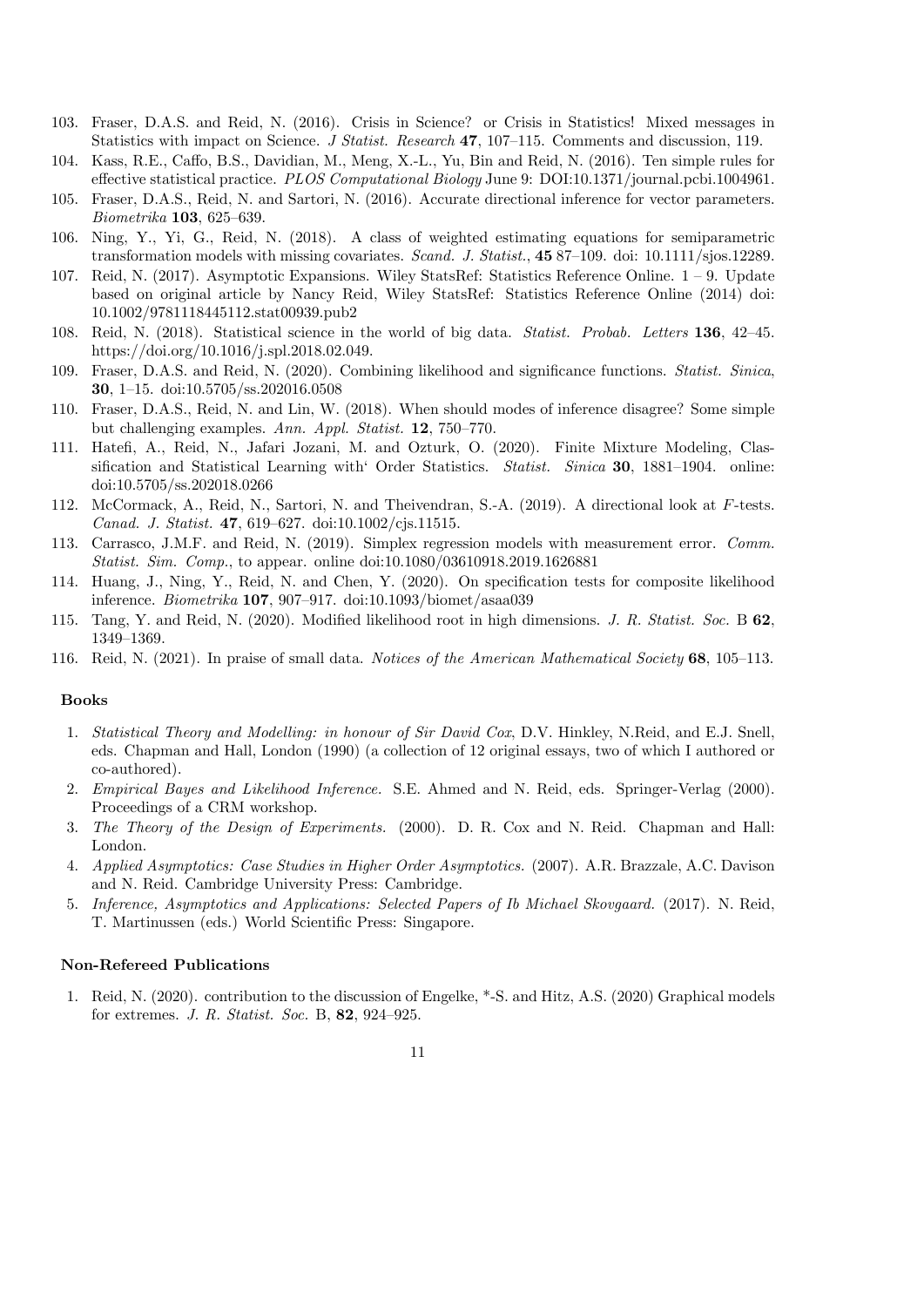- 2. Carriquiry, A., Reid, N. and Slavković, A. (2019). Stephen Elliot Fienberg 1942 2016: Founding Editor of Annual Review of Statistics and its Application. *Annual Review of Statistics and its Application* 6 1–18.
- 3. Reid, N. (2017). Geometry, Likelihood and Inference: the Work of Bruce G. Lindsay. *Proceedings of the 2016 Joint Statistical Meetings*, American Statistical Association; Alexandria VA pp.160–165.
- 4. Dean, C., Heckman, N. and Reid, N. (2015). Practical suggestions for developing as an academic leader. in *Leadership and Women in Statistics*, A.L. Golbeck, I. Olkin, Y.R. Gel, eds. Chapman & Hall/CRC, Boca Raton.
- 5. Reid, N. and Gorham, H., along with the LRP Steering Committee (2012). Solutions for a Complex Age: Long Range Plan for Mathematical and Statistical Sciences Research in Canada. Ottawa, Canada. ISBN 978-0-9917385-2-6
- 6. Reid, N., Lindsay, B. and Liang, K.-Y. (2011). Introduction to Special Issue on Composite Likelihood. *Statistica Sinica* 21, 1–3.
- 7. Plante, J.-F. and Reid, N. (2010). Discussion of "Towards more accessible conceptions of statistical inference." by Wild, Pfannkuch and Regan. *J. R. Statist. Soc.* A 174, 287–288.
- 8. Lin, W. and Reid, N. (2010). New version of Appendix C of *Theory of Design of Experiments* by Cox and Reid. Published online www.utstat.utoronto.ca/reid/doe.html.
- 9. Gibbs, A. and Reid, N. (2009). Discussion of "What is Statistics" by Brown and Kass. *The American Statistician* 63, 112–113.
- 10. Reid, N. (2008). Introduction to "Using specially designed exponential families for density estimation" by B. Efron and R. Tibshirani, in *The Science of Bradley Efron*, C. Morris and R. Tibshirani, eds., Springer-Verlag, New York. 302–304.
- 11. Cox, D.R. and Reid, N. (2008). The wish-list: some comments. in *Proceedings of PHYSTAT Workshop On Statistical Issues for LHC Physics*, H.B. Prosper, L. Lyons and A. DeRoeck, eds. 120-124.
- 12. Reid, N. (2006). Discussion of "Treatment of nuisance parameters in high energy physics" by R.D. Cousins, in *Statistical Problems in Particle Physics, Astrophysics and Cosmology: Proceedings of PHYSTAT2005*, L. Lyons and M. Unel, eds. World Scientific, London. 86–87.
- 13. Reid, N. (2005). Contribution to the discussion of Model choice in time series studies of air pollution and mortality by R. D. Peng, F. Dominici and T. A. Louis, *J. R. Statist. Soc.* A 16, p.200
- 14. Reid, N. (2006). Orthogonal parameters. *Encyclopedia of Statistical Sciences*, DOI: 10.1002/0471667196.ess6059.
- 15. Reid, N. (2003). Contribution to the discussion of Berger (2003): "Could Neyman, Fisher and Jeffreys have agreed on testing?". *Statist. Sci.* 18, 27.
- 16. Fraser, D.A.S. and Reid, N. (2002). Contribution to the discussion of McCullagh (2002) "What is a statistical model?" *Ann. Statist.*, 30, 1283–1286.
- 17. Contribution to the discussion of Chen, Lockhart and Stephens (2002) "Asymptotic theory for the transformation model." *Canad. J. Statist.*, 30, 211–212.
- 18. Review of *Saddlepoint approximations* by Jens Ledet Jensen. (1996) *SIAM Review* 38 696–697.
- 19. Contribution to the discussion of "The relation between theory and application in Statistics" by D.R. Cox. (1995) *TEST*, 4 251–252.
- 20. Contribution to the discussion of "Empirical Bayes methods of combining likelihoods" by B. Efron, (1996) *J. Amer. Statist. Assoc.*, 91 559.
- 21. A Conversation with Sir David Cox. *Statistical Science* 9, 439-55. (1994)
- 22. Report of the Ad Hoc Committee on Double-Blind Refereeing (with D. R. Cox, L. J. Gleser, M. Perlman and K. Roeder). *Statistical Science* 8, 310-330, (1993).
- 23. Introduction to "Structural Probability" by D.A.S. Fraser, for *Breakthroughs in Statistics*, N.L. Johnson and S. Kotz, eds., 109-113, New York, 1992.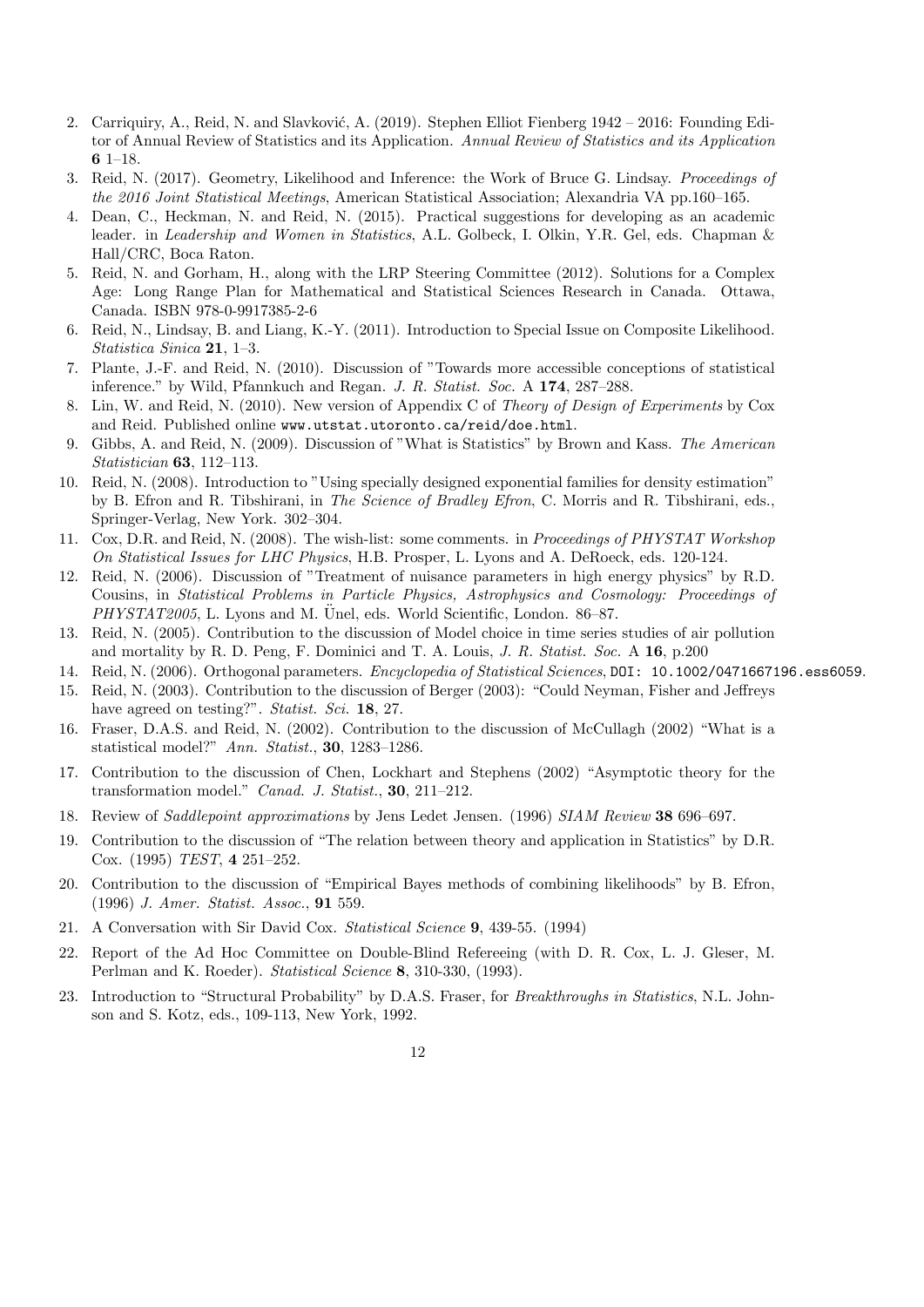- 24. Approximations and asymptotics. Ch. 12 in *Statistical Theory and Modelling*, Hinkley, Reid and Snell, eds. London, 1990.
- 25. Theoretical statistics. (with D.V. Hinkley) Ch.1 in *Statistical Theory and Modelling*, Hinkley, Reid and Snell, eds. London, 1990.
- 26. Report on Female Faculty Salary Survey, University of Toronto, November 1990 (consulting for the provostial committee on pay equity).
- 27. Contribution to discussion of: An ancillarity paradox in multiple regression by L.D. Brown, (1990). *Ann. Statist.* 18, 503-507. (with D. Fraser)
- 28. Contribution to discussion of: The geometry of asymptotic inference by R. Kass. (1989) *Statist. Science* 4, 231-233. (with D. Fraser)
- 29. Review of: Parametric statistical models and likelihood by O.E. Barndorff-Nielsen (1988) for *J.A.S.A.* 84, 221, (1990).
- 30. Review of: The statistical analysis of failure time data by J.D. Kalbfleisch and R.L. Prentice (1980) for *Canad. J. Statist.* 10, 64-66.
- 31. Contribution to discussion of: Nonparametric standard errors and confidence intervals by B. Efron (1981) *Canad. J. of Statist.* 9, 167.
- 32. Contribution to discussion of: Relative curvature methods for nonlinearity by D.M. Bates and D.G Watts (1980). *J. R. Statist. Soc.* B 42, 20.

#### In Preparation

#### Submitted for Publication

1. Battey, H. and Reid, N. (2021). Inference in high-dimensional linear regression. submitted for publication.

#### Papers Presented at Meetings and Symposia

- 1. Reid, N. (1996). Estimating functions and higher order significance. Presented to a Symposium on Estimating Functions, Athens, Georgia, March 1996.
- 2. Reid, N. (1994). Likelihood and Bayesian approximation methods. Presented to the Fifth Valencia International Meeting on Bayesian Statistics, Alicante, Spain, June 3-10, 1994.
- 3. Reid, N. (1993). Making higher order asymptotics useful. In the Proceedings of the Conference on Statistical Inference and Biostatistics, CIMAT, Guanajuato, Mexico. March 22-26, 1993.
- 4. Reid, N. (1992). Aspects of modified profile likelihood. In Proceedings of the International Symposium on Nonparametric Statistics and Related Topics. A.K. Saleh, ed. pp. 423-442.
- 5. Reid, N. (1992). Accurate approximation of tail areas using the likelihood function. In the Proceedings of the Fourth Latin American Congress in Probability and Statistics. E. Cabana et al. eds., pp. 36-50.
- 6. Reid, N. (1989). The role of conditioning in inference. Special Invited Paper, I.M.S., Davis, Calif., June 1989.
- 7. Reid, N. (1989). Asymptotic techniques and applications. Invited Paper, A.S.A., Washington, D.C. August, 1989.
- 8. Fraser, D.A.S., McDunnough, P. and Reid, N. (1989). Some aspects of conditional inference. In Recent Developments in Statistics and Actuarial Science: Festschrift for M.M. Ali. p. 1-15. M.S. Haq and S.B. Provost, eds.
- 9. Fraser, D.A.S. and Reid, N. (1988). Fibre analysis and conditional inference. Proceedings of the 2nd Pacific Area Statistical Conference (refereed), 241-248, K. Matusita, ed.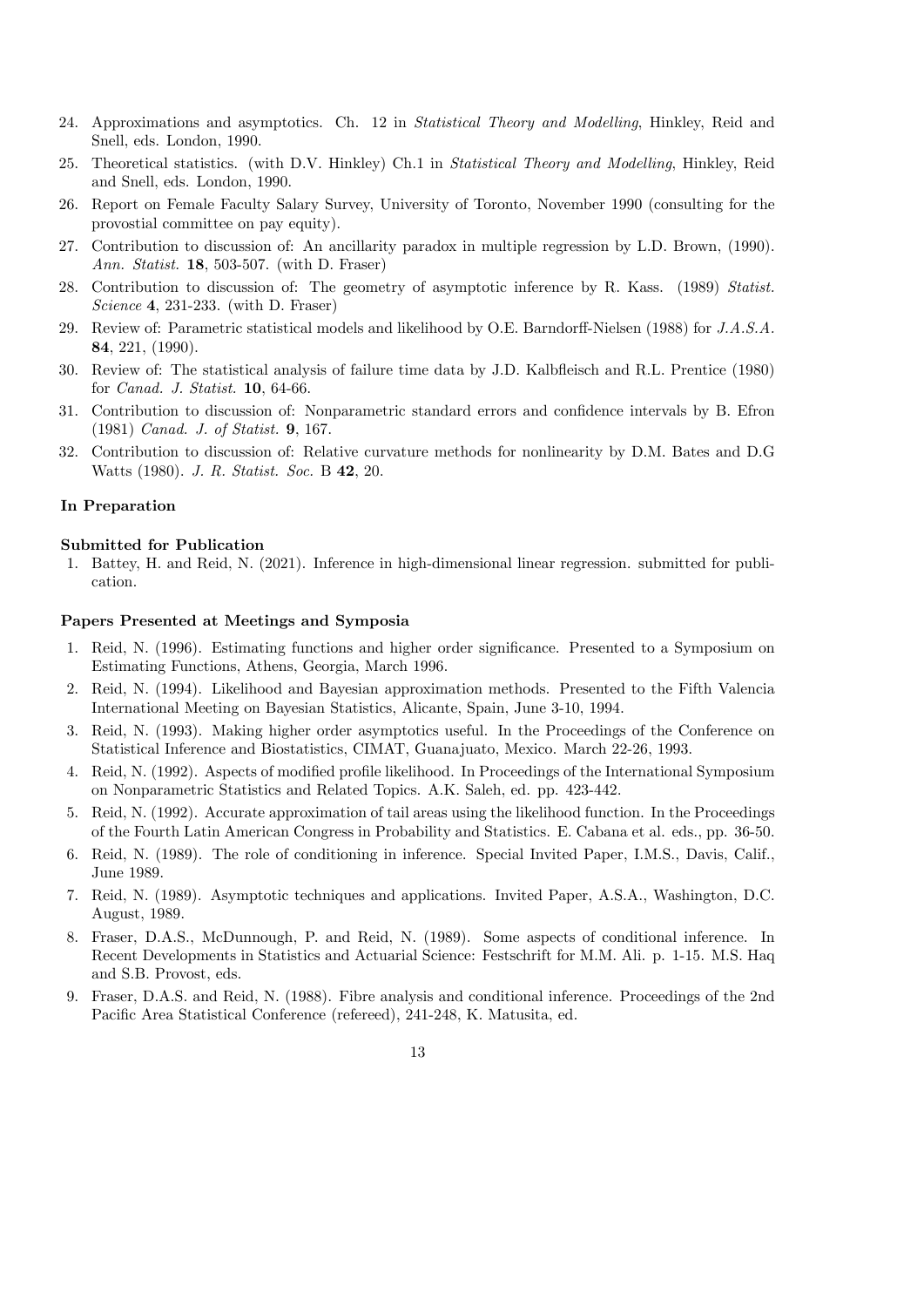- 10. Reid, N. (1986). Saddlepoint approximations in statistics. Invited address, R.S.S. Open Forum on Asymptotic Statistical Inference. Edinburgh, July 1986.
- 11. Reid, N. (1986). Conditional inference for censored data. Invited address, Eastern regional meeting of the I.M.S., Atlanta, March, 1986.

#### Invited Participant

- 1. NATO Research Workshop in Differential Geometry in Statistics, London, April 1984.
- 2. NSERC Research workshop in Asymptotic Methods in Statistical Inference, Edinburgh, June 1986.
- 3. Workshop on Fisherian and Bayesian inference, Brixen, June 1995.
- 4. Workshop on non-subjective priors, Purdue University, November, 1996.
- 5. Workshop on objective Bayesian methodology, Valencia, Spain, June, 1999. Invited discussant.
- 6. Workshop on Statistics: Challenges and Opportunities for the 21st century. National Science Foundation, May, 2002. Invited participant.
- 7. Workshop on National Program on Complex Data Structures. Member of planning group for next phase of funding. Banff International Research Station, April 9-13, 2007
- 8. Workshop on longitudinal data analysis, Gothenburg, July 2008

#### Invited Lectures: Meetings and Conferences

Women in Machine Learning Unconference, Online, July 2020 Joint Mathematics Meeting, Denver US, January 2020 OBayes 2019 Conference, Warwick, UK, June 2019 The Third Workshop on Higher-Order Asymptotics and Post-Selection Inference, St. Louis, September 2018 Workshop in honour of Anthony Davison, Lausanne, Switzerland September 2018 Royal Society New Fellows Meeting, London, UK, July 2018 Joint Statistical Meetings, Speaker with Lunch Series, Vancouver BC, August 2018 Fifth Bayesian, Fiducial and Frequentist Conference, Ann Arbor MI, May 2018 Celebrating the Foundations and Impact of Statistics: A Symposium Honoring the 95th Birthday of Herman Chernoff, Boston MA, April 2018 BayesComp, Barcelona, March 2018 Fourth Bayesian, Fiducial and Frequentist Conference, Boston MA, May 2017 Fisher Memorial Trust Lecture, London, October 2016 Invited Speaker, Celebrating Women in Statistics and Data Science, Charlotte NC, October 2016 Invited Speaker, Joint Statistical Meetings, Chicago, August 2016 Invited Speaker, 10th International Conference on Scientific Computing and Applications, Toronto, June 2016 Invited Speaker, 4th iLike Workshop , Lancaster, June 2016 Invited Speaker, Massey Grand Rounds, Toronto, April 2016 Invited Speaker, Mid-Michigan Chapter of the American Statistical Association, Mount Pleasant, MI, March 2016 Guest Lecturer, Swiss Occidental Winter School, Les Diablerets, Switzerland, February 2016 Invited Speaker, Institute of Science and Technology, Vienna, Austria, December 2015 Invited Speaker, 8th International Congress on Industrial and Applied Mathematics, Beijing, China, August 2015 Invited Speaker, World Statistics Congress 2015, Rio di Janeiro, Brazil, July 2015

- Invited Speaker, Annual Meeting of the Statistical Society of Canada, Halifax, NS, June 2015
	- 14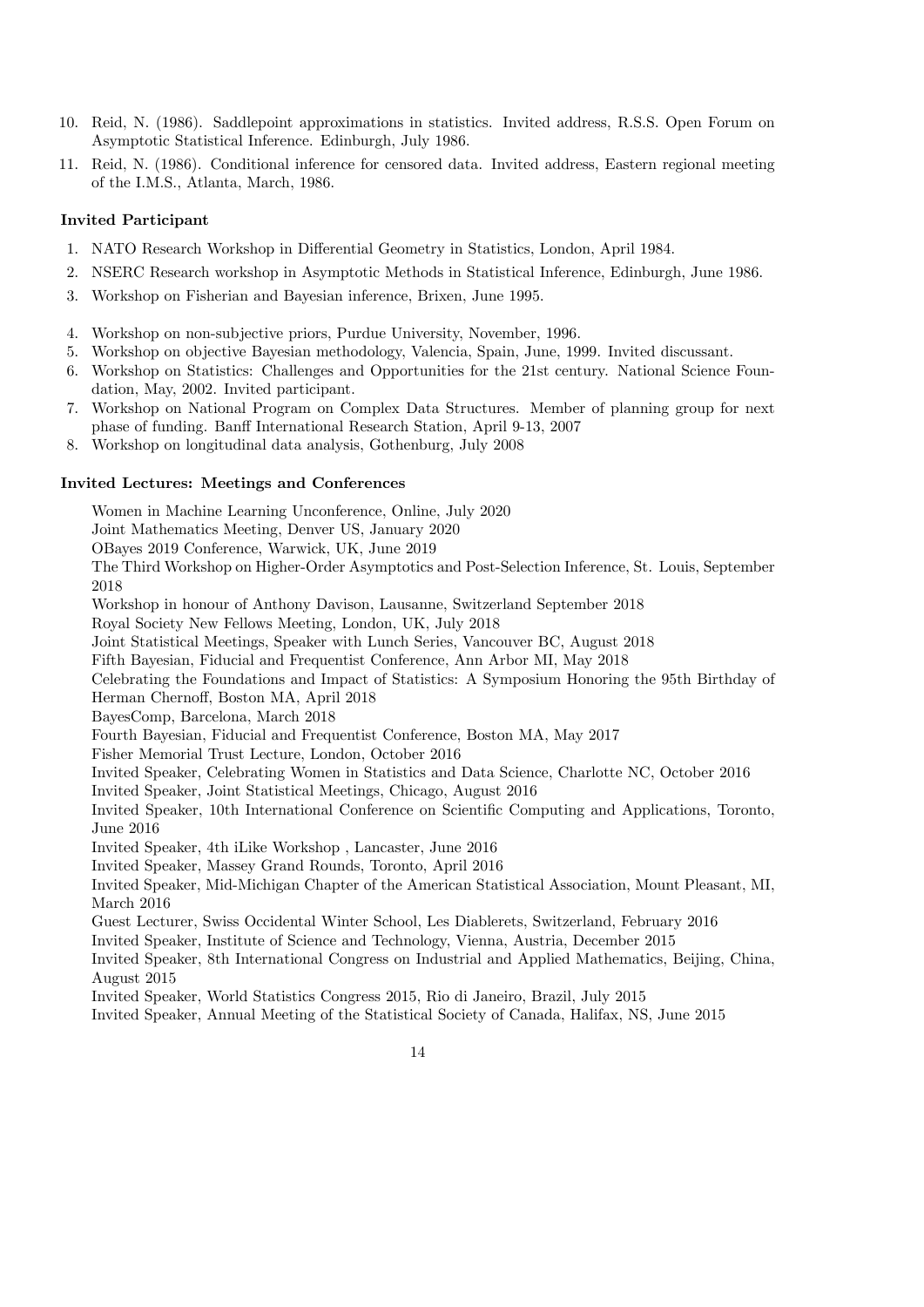P. R. Krishnaiah Memorial Lecture , 2015 C.R. Rao Conference, Penn State University, May 2015 Invited Speaker, Workshop on Intractable Likelihoods, University of Bristol, May 2015

Invited Panellist, "Negotiating in Statistical Careers", Joint Statistical Meetings, Boston 2014

Invited Discussant, Session on Distributional Inference, 2nd Conference of the International Society of Nonparametric Statistics, Cadiz, Spain, June 2014

Invited Discussant, Session on Higher Order Asymptotics, Conference on Frontiers of Hierarchical Modeling in Observational Studies, Complex Surveys and Big Data, U Maryland, May 2014 Invited speaker, Ars Conjectandi Conference, Basel, October 2013

Invited Panellist, "Reflection of Statistical Sciences: Past, Present and Future", Joint Statistical Meetings, Montreal, August 2013

Invited speaker, Session on Comparative Statistical Inference, World Statistics Congress, Hong Kong, August 2013

Invited speaker, Conference in Statistical Methods, Florida International University, Miami, April 2013

Invited speaker, Conference in honour of Jack Kalbfleisch, Ann Arbor, September 2012

Invited speaker, Session on composite likelihood, 8th World Congress in Probability and Statistics, Istanbul, July 2012

Invited speaker, Workshop in honour of Mary Thompson, Waterloo, October 2011

Invited speaker, Session on Statistical Education, International Statistical Institute, Dublin, August 2011

Plenary Speaker, Annual Meeting of the Royal Statistical Society, Brighton, September 2010.

Plenary Speaker, Gold Medal Address, Statistical Society of Canada Annual Meeting, May 2010.

Invited Speaker, 2010 Winter Workshop, University of Florida, January 2010.

Plenary Speaker, Canadian Mathematics Society Winter Meeting, December 2010.

Invited Speaker, Session on "Composite likelihood" Joint Statistical Meetings, Washington DC, August 2009.

Invited Speaker, Sesson on "Likelihood", Annual Meeting of the Statistical Society of Canada, May 2008.

Invited Speaker, Workshop on Analysis of Longitudinal Data, Gothenburg, Sweden, August 2008.

Invited Speaker, Workshop on Composite Likelihood Inference, Warwick, April 2008.

Invited Speaker, 44th Gregynog Statistical Conference , Gregynog, April 2008.

Plenary Speaker, First Canadian-Mexican joint statistics conference, Guanajuato, Mexico, February 2008.

Panel Discussant, Session on "New policies to facilitate the tenure process for women in sciences". Joint Statistical Meetings, Salt Lake City, August 2007.

Invited Speaker, University of Waterloo Department of Statistics 40th Anniversary Conference. Waterloo, May 2007.

Invited Speaker, Canadian Association of Specialised Library and Information Services, February 2007.

Invited Speaker, Workshop on Statistics in Physics, Banff International Research Station, July 2006.

Invited Speaker, Workshop on Frontiers of Statistics: in honour of Peter Bickel, Princeton University, May 2006.

Invited Speaker, Southern Ontario Graduate Students Statistics days, May 2006.

Invited Speaker, Workshop on Statistics and Physics, SAMSI, March 2006.

Invited Speaker, Conference in honour of O.E. Barndorff-Nielsen. Guanajuato, MX, March 2006

Invited Speaker, Winter Workshop on Frontiers in Statistics, University of Florida, January 2006

Invited Discussant, PHYSTAT 2005. University of Oxford, September 2005

Invited Speaker, Statistical Society of Montreal. Montreal, Quebec, November 2004

Invited Discussant, Session in honour of D. Basu, JSM Toronto, Ontario, August 2004

Invited Speaker, Symposium in Honour of David Cox. Neuchatel, Switzerland, July 2004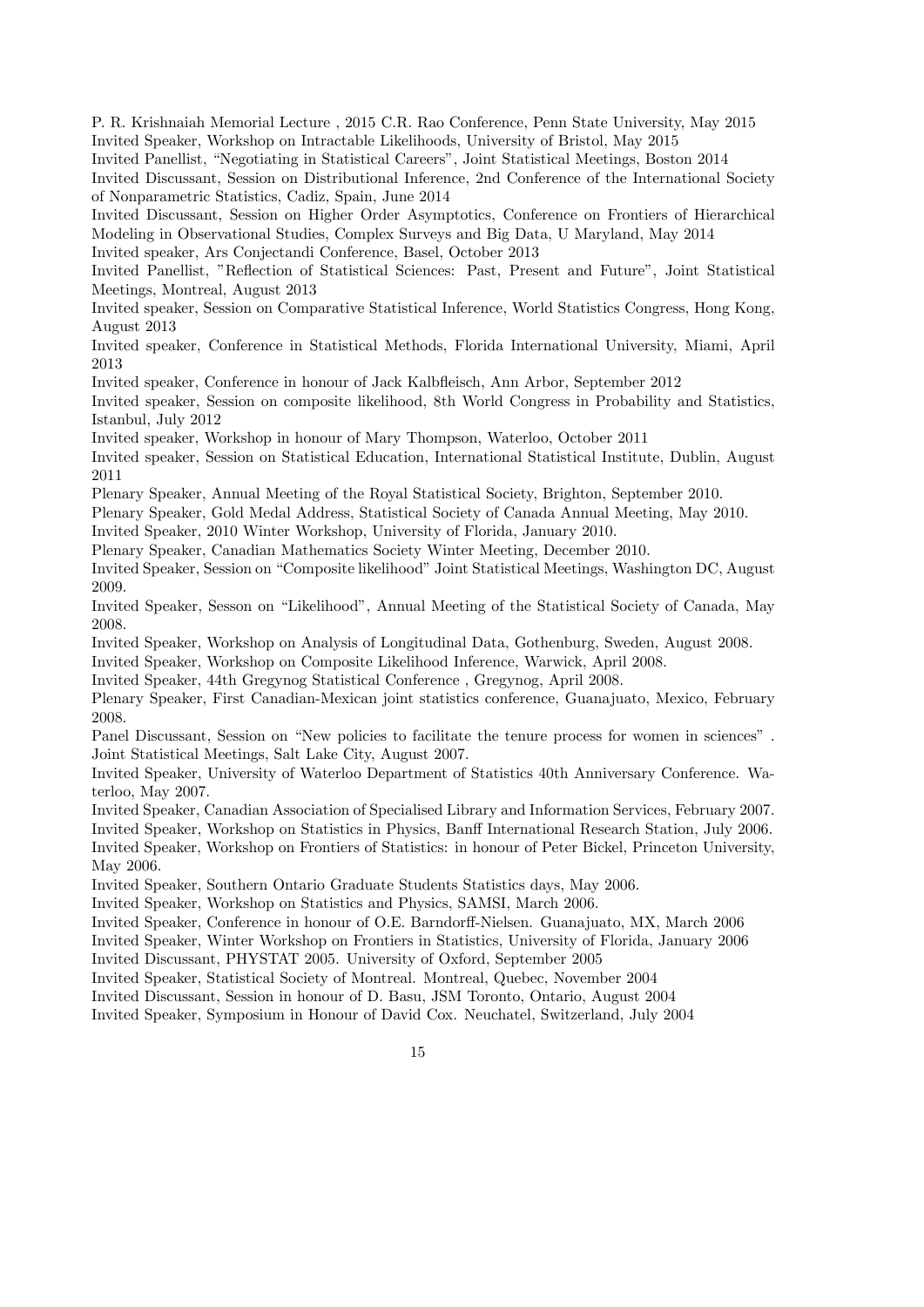Keynote Speaker, MITACS Annual Meeting. Halifax, NS, May 2004 Invited Speaker. Workshop on Non-informative priors. Grenada, Spain, December 2002 Panel Discussant. Session on teaching statistical inference. Annual meeting of the American Statistical Association. San Francisco, August 2003. Invited Speaker. Statistical Society of Canada. Burnaby, BC, June, 2001. Invited Speaker. Symposium in Honour of Sir David Cox. New York, March, 2001. Workshop on inference and asymptotics. Ascona, Switzerland, July, 2000. Wald lecturer. 5th World Congress of the Bernoulli Society and 63rd annual meeting of the Institute of Mathematical Statistics. Guanajuato, Mexico, May, 2000. Symposium in honor of C.R. Rao, University of Texas at San Antonio, March, 2000. Statistics for the 21st Century, Bowling Green State University, April, 1998. Women in Mathematics, University of Waterloo, May, 1998. Sixth Purdue Symposium on Decision Theory and Related Topics, Purdue, June 1998. Forum Lectures, 22nd European Meeting of Statisticians, Vilnius, Lithuania, August, 1998. CRM Banff Summer School on Likelihood Asymptotics, Banff, Alberta, August, 1997. Symposium on Estimating Functions, Athens, Georgia, March 1996. Summer Meeting of the Canadian Mathematical Society, Toronto, June, 1995. First Krieger-Nelson prize lecture: "Statistics in the 21st century: asymptotic theory and the foundations of statistics". Annual Meeting of the American Statistical Association, Toronto, August 1994. Invited discussant: "Advances in the use of statistics in equal opportunity cases". Fifth Valencia International Meeting on Bayesian Statistics, Alicante, Spain, June 3-10, 1994. Invited speaker. Session on "likelihood" at 40th session of ISI, Florence, August 1993. Invited discussant. CIMAT workshop on Statistical Inference and Biostatistics, Guanajuato, Mexico, April, 1993. Institute of Mathematical Statistics, Annual Meeting, Boston, August 1992. Invited Paper. International Symposium on Nonparametric Statistics and Related Topics, Ottawa, May 1991. 4th Latin American Congress in Statistics and Probability, Mexico City, September 1990. 209th Meeting of the Institute of Mathematical Statistics, June 1989. Special Invited Lecturer. American Statistical Association, Annual Meeting, Washington, D.C. August 1989, Invited Paper. Latin American School in Linear Models, Sao Paulo, Brazil, January 1989. American Statistical Association, Annual Meeting, San Francisco, August 1987. Invited discussant: Statistical problems in climatology. Statistical Society of Canada, Annual Meeting, Banff Alberta, May 1986. Statistical Society of Canada, Annual Meeting, Quebec City, June 1987. Institute of Mathematical Statistics, Eastern Regional Meeting, Atlanta Georgia, March 1986. Annual meeting of the ASA, Detroit, August 1981. Annual meeting of the SSC, Halifax, May 1981. International conference in non-parametric statistics, Budapest, June 1980. IMS regional meeting, Los Angeles, June 1979. Invited Lectures: Universities Department of Statistics, University of Rome, March 2021 Hollander Lecture, Florida State University, October 2020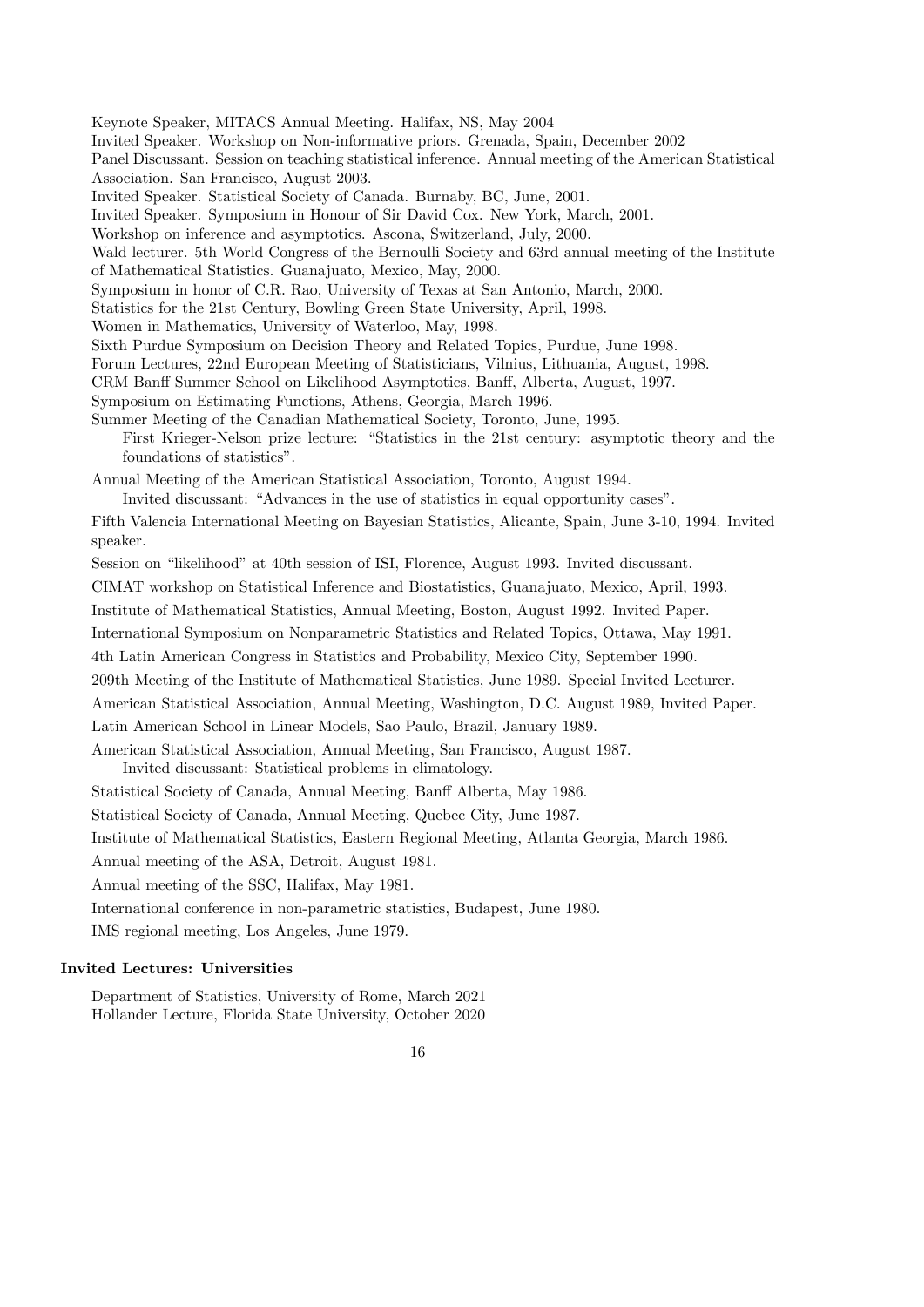Rustagi Lecture, Ohio State University, April 2019 Department of Mathematics Colloquium, Imperial College, London, March 2019 College of Science, Rochester Institute of Technology, February 2019 Pacific Institute of Mathematical Sciences, U Manitoba, January 2019 CEREMADE, Université Paris-Dauphine, January 2018 Department of Statistics, University of Illinois Urbana-Champaign, November 2017 Department of Statistics and Data Science, Carnegie Mellon University, April 2017 Department of Mathematics, Central Michigan University, March 2016 Department of Mathematics and Statistics, York University, February 2016 Department of Biostatistics, University of California San Diego, November 2015 Fields-Brock Distinguished Speaker, Brock University, St. Catherines, November 2015 Department of Statistics, University of Michigan, November 2015. School of Statistics, Peking University, Beijing, August 2015. ADVANCE Speaker's Program, Texas A& M University, October 2014. Department of Statistics, University of Manitoba, January 2014. Department of Statistics, University of North Carolina, March 2013. Pattern Theory Group, Department of Applied Mathematics, Brown University, January 2013. Dorothy Weeks Lecture, Department of Mathematics, MIT, January 2013 Centre for Statistical Machine Learning, University College London, November 2013 Department of Statistics, Wharton School, April 2011 Public Lecture, Institute for Mathematics and its Applications, University of Minnesota, April 2010. Department of Biostatistics, Johns Hopkins University, March 2010 Department of Statistics, University of Waterloo, February 2010 Statistical Laboratory, Cambridge University, May 2009 Department of Statistics, University of Georgia, April 2009 Department of Statistics, Columbia University, November 2008 Department of Statistics and Applied Maths, UC Santa Cruz, October 2008 Department of Statistics, University of Iowa, October 2007 Institute for Clinical and Evaluative Sciences, Sunnybrook Health Sciences Centre, May 2006 University of Windsor, March 2006 York University, February 2006 University of Michigan, November 2005 ADVANCE Distinguished Lecturer, Case Western Reserve University, September 2004 University of Padua, November 2004 University of Wisconsin, April 2004 McMaster University, November 2003 EPFL Lausanne, May 2003 University of Geneva, April 2003 ETH Zurich, April 2003 University of Oxford, February 2003 University of Bern, November 2002 Florida State University, September 2000 York University, January 2000 University of Florida, April 1999 University Regents Lecturer, UC Davis, April 1998 Hotelling Lecturer, U of North Carolina, October 1998 York University, January 1998 Stanford University, January 1998 Iowa State University, November 1995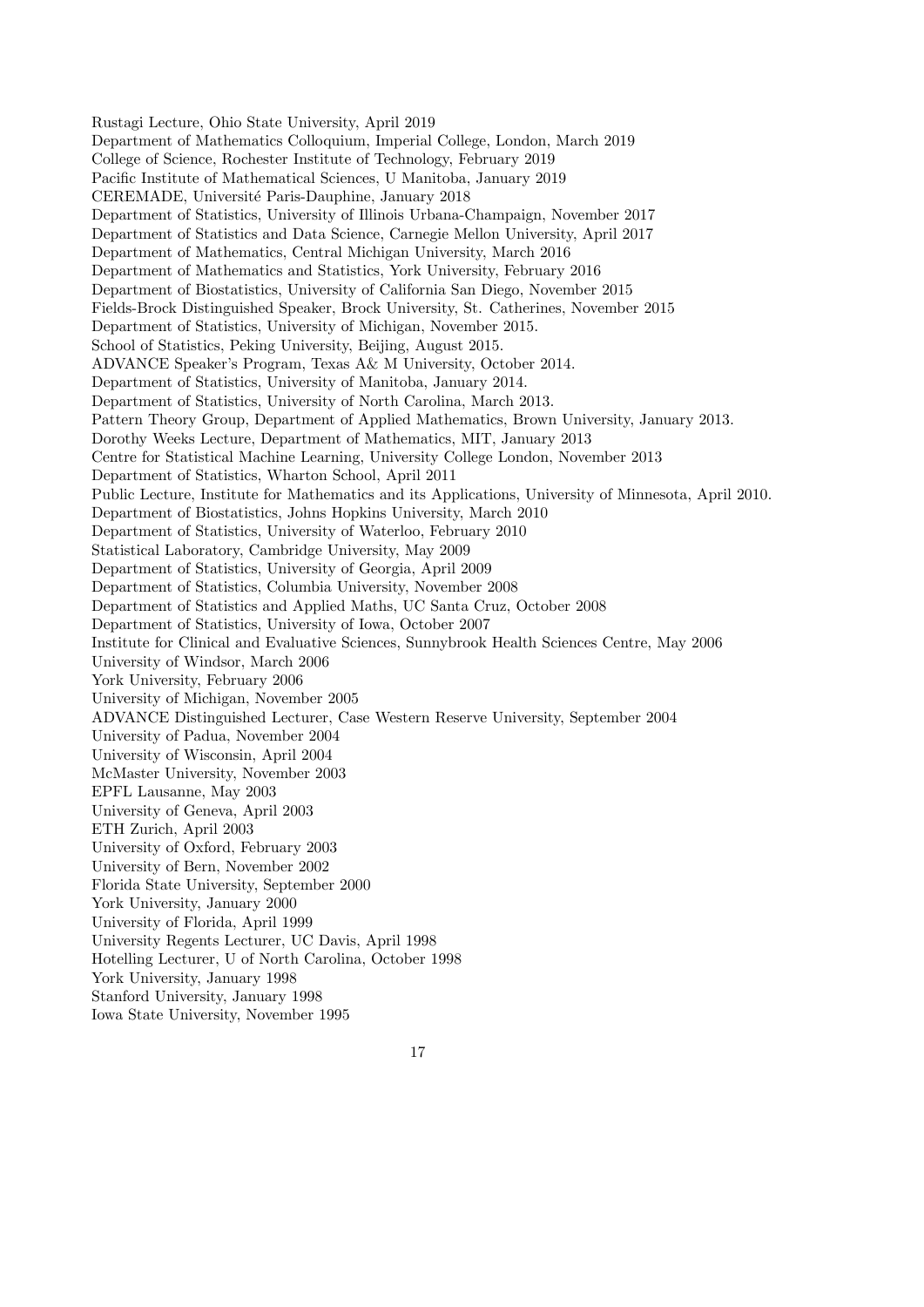University of Guelph, March 1995 University of Waterloo, May 1994 Virginia Tech, March 1994 University of Rochester, February 1994 University of California at Santa Barbara, April 1993 University of South Florida, April 1993 York University, September 1992 Texas A & M University, April 1992 Brown University, May 1991 University of British Columbia, October 1990 Cornell University, April 1990 Carnegie-Mellon University, April 1990 University of Montreal, March 1990 Johns Hopkins University, February 1990 University of Waterloo, January 1990 University of Michigan, November 1989 ATT Bell Labs, October 1989 University of Chicago, November 1988 Dalhousie University, March 1988 Queen's University, November 1987 McGill University, January 1987 University of Western Ontario, December 1987 Texas A & M University, April 1986 Harvard University, October 1985 University of Waterloo, May 1985 University of Toronto, January 1985 Penn. State University, November 1985 University of Texas, January 1986 Carnegie - Mellon University, February 1982 University of Washington, May 1981

## ADMINISTRATIVE POSITIONS

#### Within University

- 2019-2020 Research and Study Leave
	- 2018-19 Department committees on promotions, undergraduate curriculum, hiring (two committees) Faculty Committee on University Professor Nominations Provostial Assessor, Promotion Committees in Faculty of Law and Faculty of Commerce President's International Council on Europe VPR College of Reviewers, CRC Chairs
	- 2017-18 Department committees on promotions, undergraduate affairs, hiring (two committees) Faculty of Arts and Science Chair Search Committee, DOSS Provostial Assessor, Promotion Committees in Faculty of Law and Faculty of Commerce
	- 2016-17 Department committees on promotions, curriculum, hiring (two search committees)
	- 2015-16 Department committees on promotions, undergraduate affairs, hiring (two committees)
	- 2014-15 Department committees on promotions, undergraduate affairs
	- 2013-14 Department committees on promotions, executive committee
	- 2011-12 Department committees on promotions, consulting, undergraduate affairs
	- 2010-11 Department committees on promotions, curriculum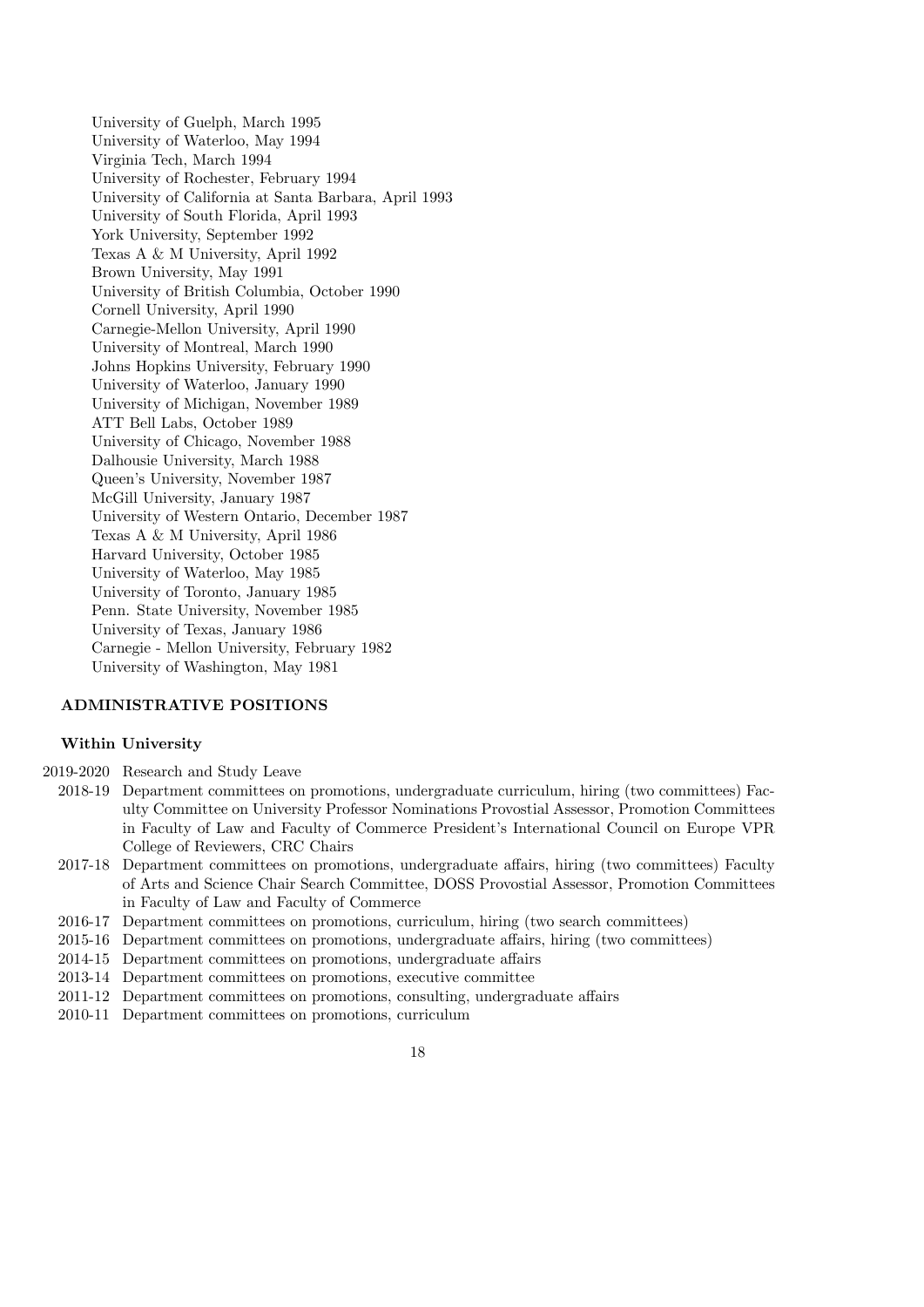- 2009-10 Dean's Committee on University Professor nominations, Faculty of Arts and Science Faculty of Arts and Science committee on 199/299/399 program. Department committees on promotions, undergraduate teaching, planning.
- 2008-09 School of Graduate Studies Dean's Representative on four tenure committees. Dean's Committee on University Professor nominations, Faculty of Arts and Science. Faculty of Arts and Science committee on 199/299/399 program. Department committees on promotions, hiring, PTR.
- 2007-08 School of Graduate Studies Dean's Representative on six tenure committees. Departmental committees on promotions, publicity, PTR. Departmental tenure committee for F.Yao.
- 2006-07 School of Graduate Studies Dean's Representative on six tenure committees. Departmental committees on promotions, web design, computing, PTR. Seminar coordinator. Chair search committee.
- 2005-06 University Professor Selection Committee.
- 2004-05 Departmental committees on hiring, promotions, graduate affairs. Seminar coordinator. University Professor Selection Committee.
- 2003-04 Departmental committees on hiring, promotions, undergraduate curriculum, consulting. University Professor Selection committee.
- 2002-03 Administrative leave.
- 2001-02 Chair of Department of Statistics. Senior Salary Committee, Faculty of Arts and Science. Graduate Enrollment Planning Committee, Faculty of Arts and Science. Hiring committee, Department of Physics (Dean's Rep.). Tenure commitee, Department of Mathematics.
- 2000-01 Chair of Department of Statistics. Senior Salary Committee, Faculty of Arts and Science. Budget Committee, Faculty of Arts and Science. Graduate Advisory Committee, Faculty of Arts and Science. Academic Board. Planning and Budget Committee, Academic Board. Hiring committee, Department of Physics (Dean's Rep.). Hiring committee, Department of Public Health Sciences (member).
- 1999-00 Chair of Department of Statistics. Chair of CQUEST management board (to Dec 99). Academic Board. Planning and Budget Committee, Academic Board. Budget Committee, Faculty of Arts and Science. Senior Salary Committee, Faculty of Arts and Science.
- 1998-99 Chair of Department of Statistics. Chair of CQUEST management board. Research Advisory Board, Physical Sciences. Academic Board. Planning and Budget Committee, Academic Board. Budget Committee, Faculty of Arts and Science. Graduate Education Committee, Faculty of Arts and Science. Dean's Excellence Award Committee.
- 1997-98 Chair of Department of Statistics. Chair of CQUEST management board. Research Advisory Board, Physical Sciences. Dean's Excellence Award Committee.
- 1996-97 Provostial assessor: Faculty of Medicine promotions committee. Member of Research Advisory Board: Physical Sciences. Member of departmental committees on hiring, promotion, development.
- 1995-96 Provostial assessor: Faculty of Medicine promotions committee. Member of Research Advisory Board: Physical Sciences. Member of Faculty of Arts and Science Committee on Women in Science. Member of departmental committees on hiring, promotion, development, seminar.
- 1994-95 Member of Faculty of Arts and Science Committee on Women in Science. Member of departmental committees on hiring, promotion; director of Statistical Consulting Service.
- 1993-94 Provostial review committee of mathematical sciences.
- 1992-93 Member of departmental committees on hiring, promotion; graduate coordinator; Faculty of Graduate Studies degree committee and executive committee; Dean's representative on Physics (theoretical particle) search committee.
- 1991-92 Member of departmental commitees on undergraduate curriculum, graduate students (spring 92), hiring (spring 92).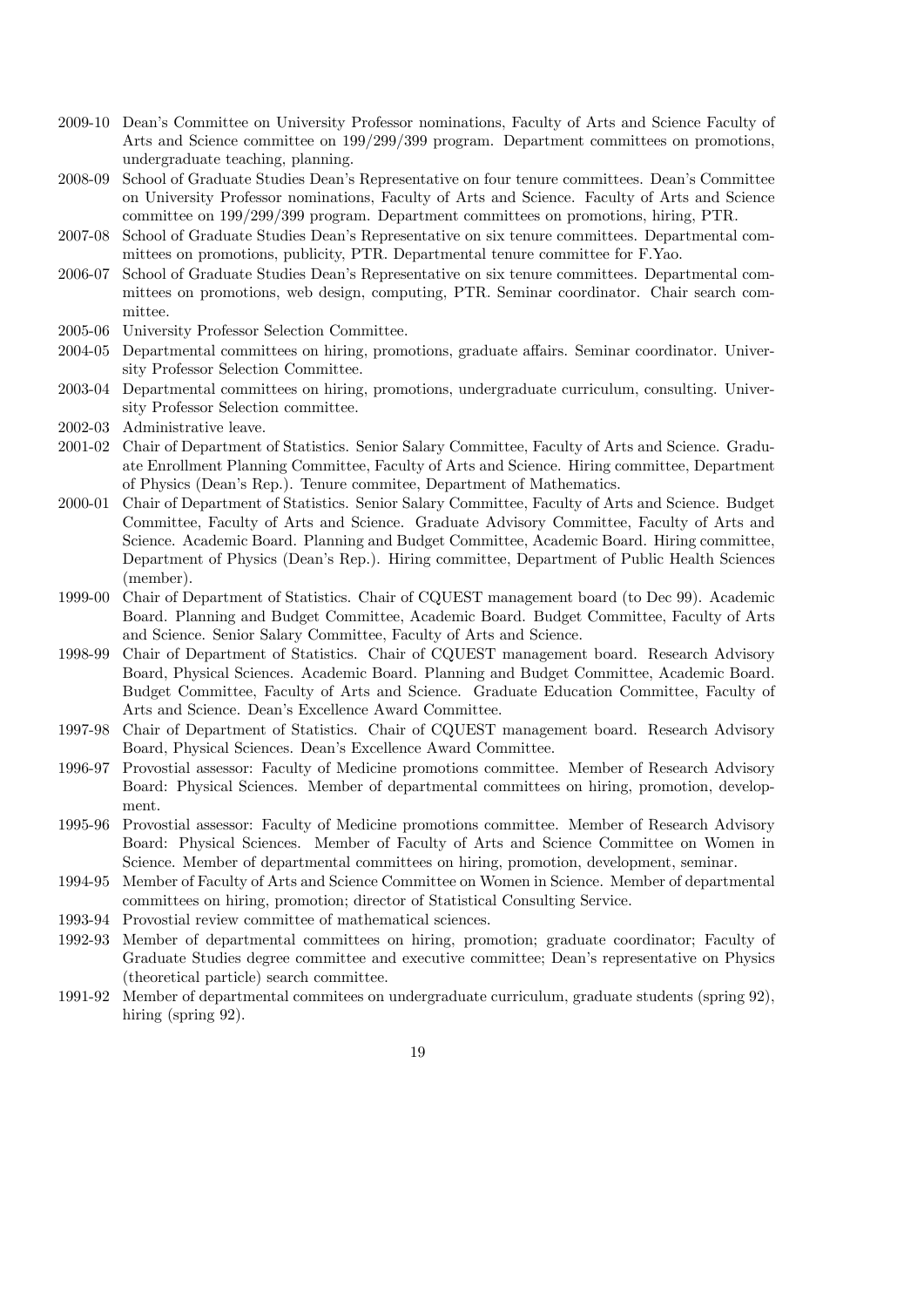- 1989-91 Member of departmental committess on undergraduate curriculum, hiring, colloquium (91/92): Dean's Search Committee for Chair of Mathematics (spring 91).
- 1986-89 Member of departmental committees on graduate students, hiring, and colloquia.
- 1986-88 Dean's assessor on the Department of Mathematics Hiring Committee.
- 1988- Dean's Assessor on the Department of Physics Hiring Committee.
- 1988-89 Elected member, Academic Board. Appointed member, Committee on Academic Policy and Programs.
- 1989-91 Department committees on hiring, promotion, and implementation (chair).
- 1991 Faculty of Science Curriculum Committee. Dean's Search Committee for Chair of Mathematics.
- (a) University of British Columbia
- 1983-85 Graduate student advisor (admissions, TA applications, course advising). Department of Statistics.

1982-85 U.B.C. Statistical Consulting Service.

# **TEACHING**

#### Postdoctoral Supervision

J.-F. Plante 2007-9.

Weighted likelihood and composite likelihood.

Ye Sun 2007-9.

Higher order asymptotics and Bayesian inference.

Xiaoping Shi 2011-13.

Approximations to ratio statistics.

Yang Ning 2012-14.

Advances in likelihood inference.

Einat Gil 2014 – 2015

Big data in the high school curriculum.

Armin Hatefi 2015 – 2017

Ranked set sampling and high dimensional inference.

Lizandra Fabio-Castillo 2015 – 2016

Mixed effects models with non-normal random effects.

Jalmar Carrasco 2015 – 2016

Ofir Hariri 2016 – 2017

Simplex measurement models with errors in covariates.

# Inference for complex models

Theses Supervised

- H. Crepeau, (ten months). Analysis of growth curve models. M.Sc., 1983.
- P. Kottegoda, (ten months). Survival following peripheral bypass surgery. M.Sc., 1985.
- L. Dunn, (eighteen months). Modelling survival rates in bilateral breast cancer. M.Sc., 1986. University of Toronto
- H. Ishwaran, NSERC summer Research Program, May-September 1987.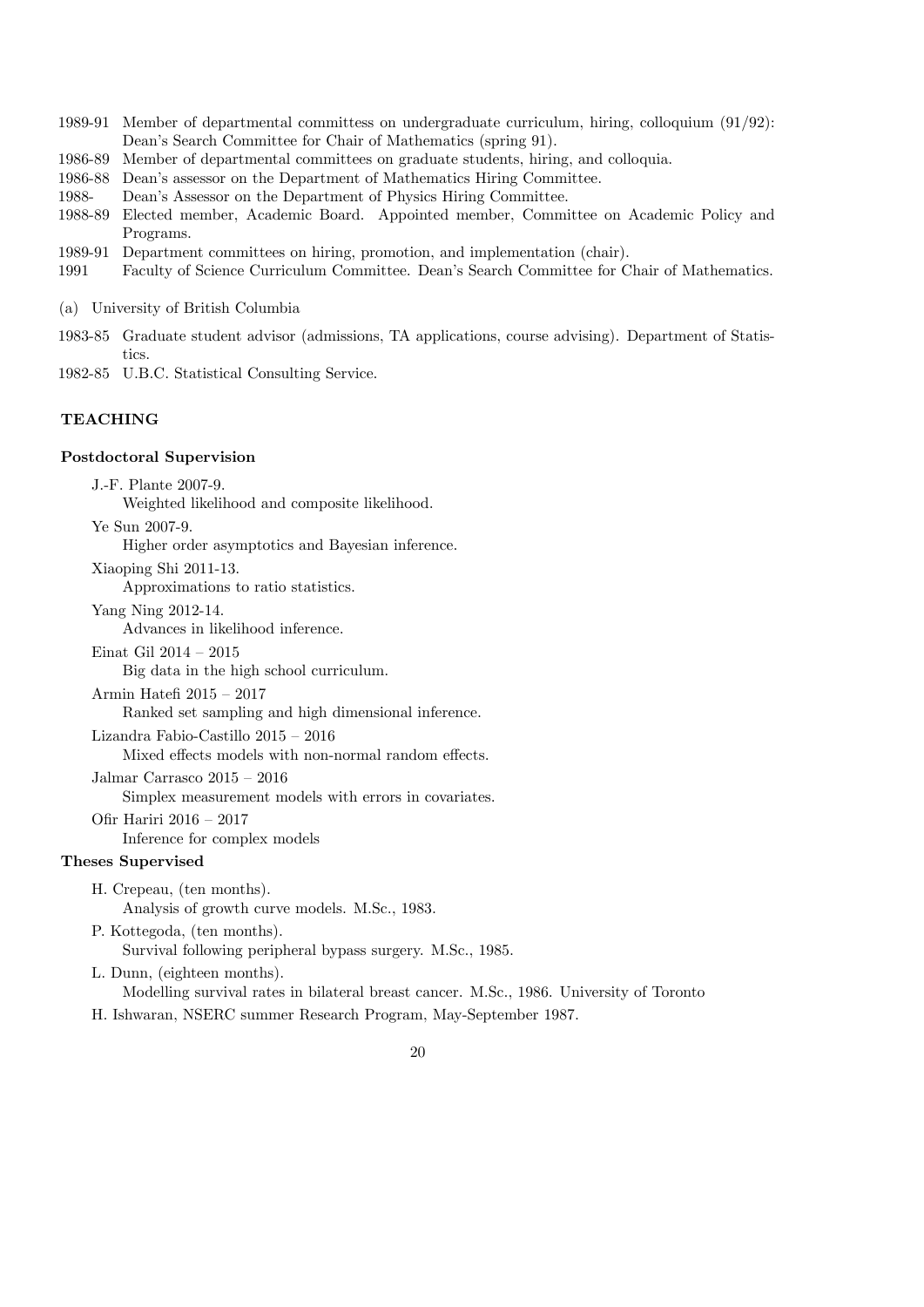H. Ferguson, Ph.D., September 1987 - September 1989. J. Stafford, NSERC summer research assistant, May-September 1988. Y.-L. Zhu, Ph.D., September 1988 - January 1992. Information loss, p-sufficiency and p-ancillary. Janet Raboud, Ph.D., September 1989 - July 1991. Errors in covariates with special application to AIDS data. Alberto Tapia-Aguilar, Ph.D., May 1990 - July 1994. Accurate confidence intervals in the proportional hazards model. Angelo Canty, Ph.D., August 1992 - April 1995. A system to test for convergence of the Gibbs Sampler. Kalyanee Viraswami, Ph.D., August 1992 - December 1994. Higher order asymptotics and robustness. Yodit Seifu, Ph.D., August 1992 - May 1995. Local Lyapunov exponents: results and applications. Jiahui Li, Ph.D., June 1994 - January, 1998. Aspects of likelihood and Bayesian asymptotics. Ann Kwon, Ph.D., June 1995 - 1999. (lapsed) Applications of modified profile likelihood. Peter Kupchak, Ph.D., June 1997 - May 2000. Optimal design for dose-response curves. Zengxin Hong, Ph.D., September 2001 - 2007. (lapsed) Higher order asymptotics for semiparametric models. Sigfrido Iglesias-Gonzalez, Ph.D. September 2003-February 2007. Highly accurate tests for the mixed linear model. Zheng Zheng, Ph.D. September 2003- 2007. (lapsed) Asymptotics and bootstrap methods for survey sampling. Ana-Maria Staicu, Ph.D. September 2003- June 2007. On some aspects of likelihood methods with applications in biostatistics. Zi Jin, Ph.D. September 2005- November 2009. Aspects of composite likelihood inference. Ximing Xu, Ph.D. June 2009 - June 2012. Robustness of composite likelihood. Wei Lin, Ph.D. June 2010 - April 2016. Adjustments to the signed likelihood root and analysis of an embedded experiment in a survey. Uyen Hoang, Ph.D. June 2012 - July 2013. Likelihood inference in neuroscience. Yanbo Tang, Ph.D. September 2018 – Asymptotic theory for high-dimensional settings. Sonia Markles, Ph.D. September 2019 – Inference and causal models. Barry Lung, Ph.D. September 2020 –

## Undergraduate Research Assistants

Wei Lin, May-August 2008 Design of experiments.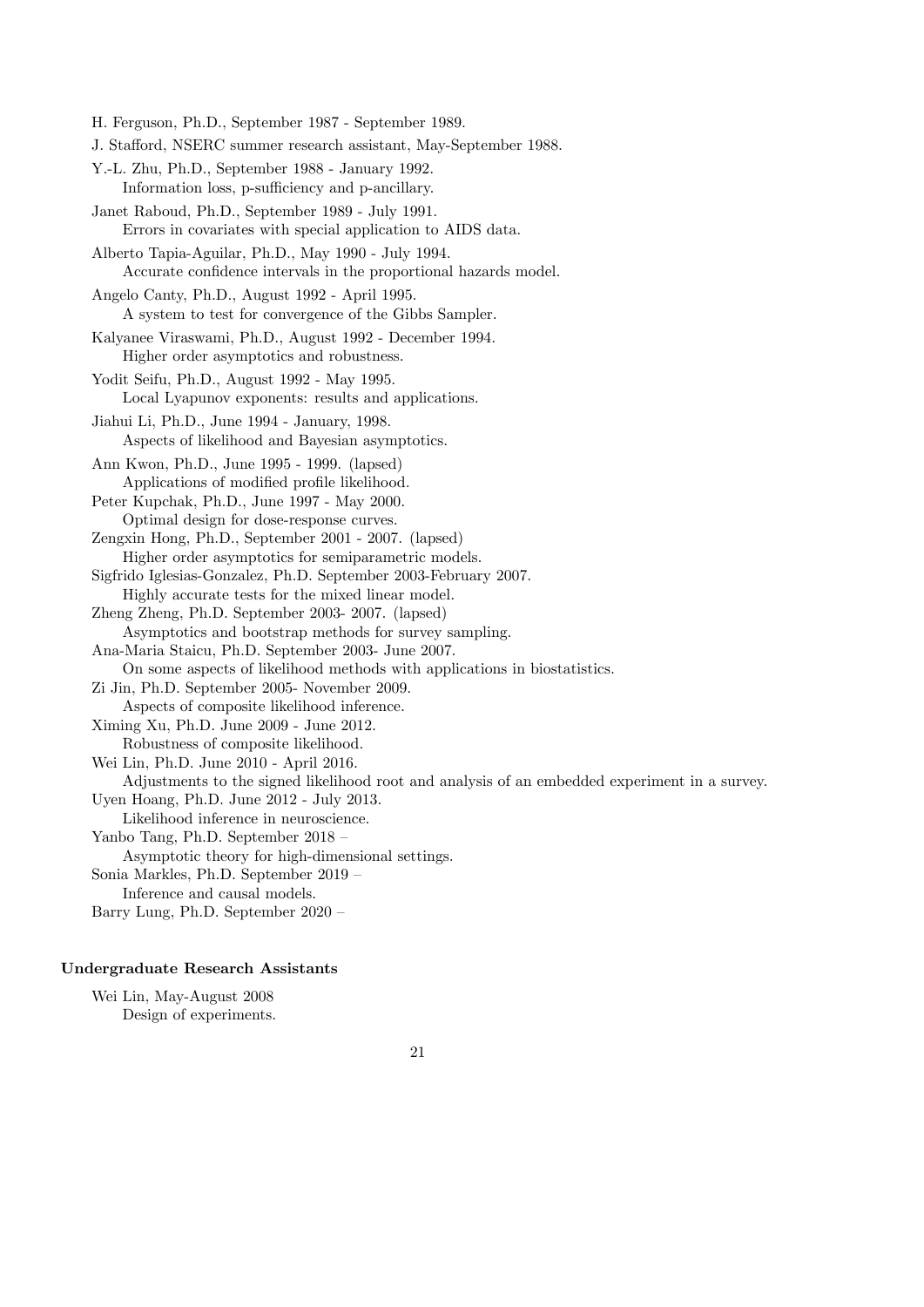Uyen Hoang, May-August 2010 Tangent exponential models. Harris Quach, May-August 2014 & 2015 Adjusted profile log-likelihoods in semi-parametric models Gong Zhang, May-August 2014 & 2015 Adjusted profile log-likelihoods in semi-parametric models Sri-Amarthi Theivendran, May-August 2017 Directional tests in high-dimensional models Andrew McCormack, May-August 2017 & 2018 Directional tests in exponential family models

# Undergraduate Courses

*University of British Columbia*

| 1980-81 | Math 105        | Descriptive and elementary statistical inference |
|---------|-----------------|--------------------------------------------------|
|         | Math 305        | Statistical inference 1                          |
|         | Math 306        | Statistical inference 2                          |
| 1981-82 | Math 203        | Statistical methods I                            |
|         | Math 405        | Design of experiments (3 units)                  |
| 1982-83 | Math 205        | Introduction to probability                      |
|         | Math 306        | Statistical inference 2                          |
| 1983-84 | Math 203        |                                                  |
|         | Math 305        |                                                  |
| 1984-85 | <b>Stat 203</b> |                                                  |
|         | Stat 204        | Statistical methods II                           |

*University of Toronto*

| 1986-87 | STA 352Y<br>STA 442S        | Intro. to prob. and math. stat.<br>Applied statistics   |
|---------|-----------------------------|---------------------------------------------------------|
| 1987-88 | STA 442S                    |                                                         |
| 1988-89 | STA 457F                    | Time series                                             |
| 1989-90 | <b>STA 402S</b><br>STA 287S | Design of experiments<br>Prob. and Stat. (Eng. Science) |
| 1990-91 | <b>STA 402S</b><br>STA 422F | Theory of inference                                     |
| 1991-92 | STA402S                     |                                                         |
| 1992-93 | STA302F<br>STA422F          | Regression                                              |
|         | STA450S                     | Object-oriented programming and statistical graphics    |
| 1993-94 | sabbatical leave            |                                                         |
| 1994-95 | maternity leave             |                                                         |
| 1995-96 | SCI 199Y                    | Freshman seminar: "Lies, damned lies and statistics"    |
| 1996-97 | <b>SCI 199Y</b>             | Freshman seminar: "Lies, damned lies and statistics"    |
| 1997-02 | chair of department         |                                                         |
| 2002-03 | administrative leave        |                                                         |
|         |                             |                                                         |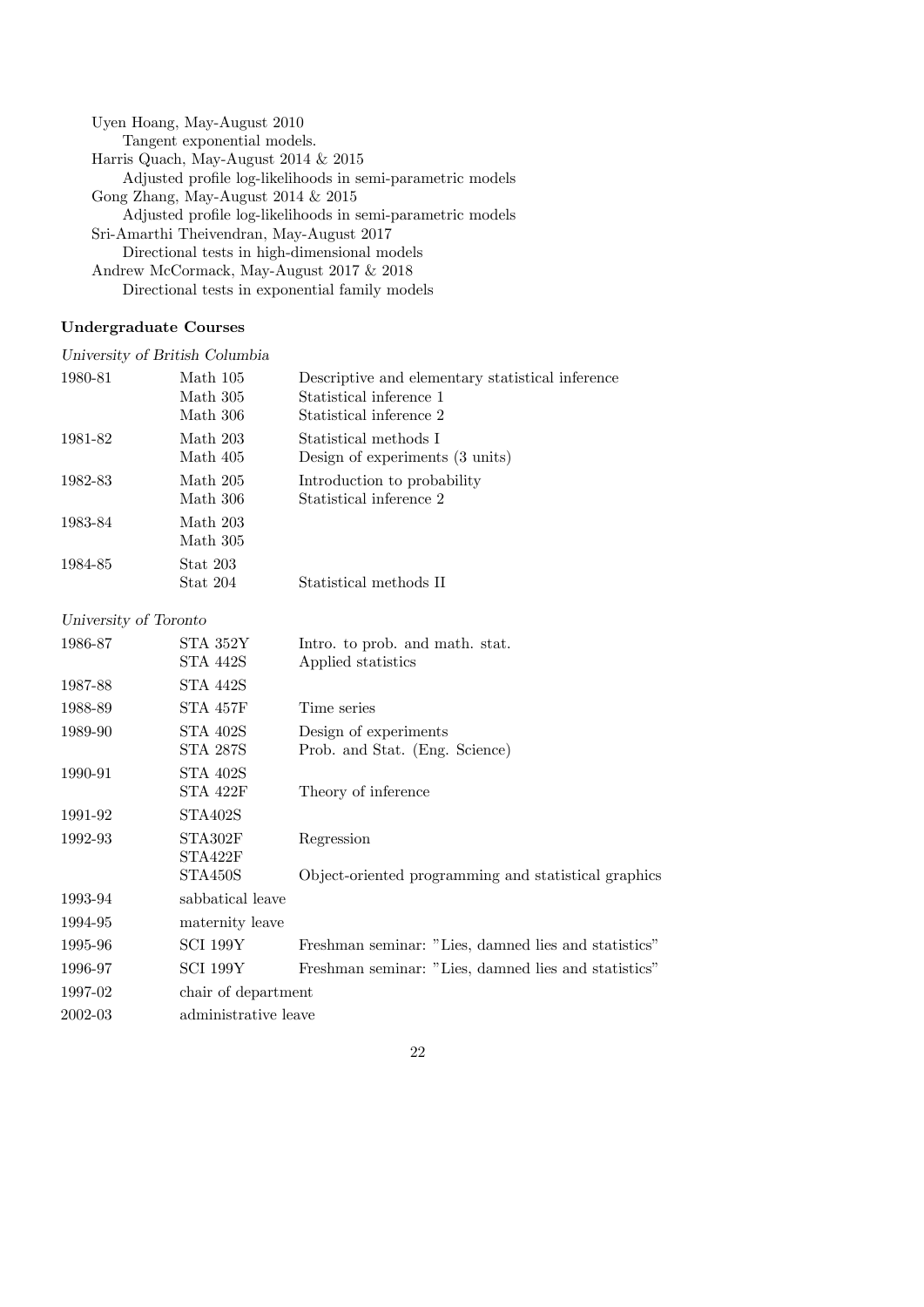| 2003-04 | STA 450H         | Topics in statistics: machine learning and data mining |
|---------|------------------|--------------------------------------------------------|
| 2004-05 | STA 410H         | Computational statistics                               |
|         | STA 450H         | Topics in statistics: machine learning and data mining |
| 2005-06 | sabbatical leave |                                                        |
| 2006-07 | SCI 199Y         | Freshman seminar: "Lies, damned lies and statistics"   |
| 2007-08 | <b>SCI 199Y</b>  | Freshman seminar: "Lies, damned lies and statistics"   |
|         | STA 442H         | Methods of Applied Statistics                          |
| 2008-09 | SCI 199Y         | Freshman seminar: "Lies, damned lies and statistics"   |
|         | <b>STA 414S</b>  | Data Mining and Machine Learning                       |
| 2009-10 | STA 304F         | Surveys, sampling and observational studies            |
|         | STA 442F         | Methods of Applied Statistics                          |
|         | <b>STA 414S</b>  | Data Mining and Machine Learning                       |
| 2010-11 | STA 442F         | Methods of Applied Statistics                          |
| 2011-12 | STA 304F         | Surveys, sampling and observational studies            |
| 2012-13 | sabbatical leave |                                                        |
| 2014-15 | <b>PMU 199F</b>  | First Year Seminar: Lies, Damned Lies and Statistics   |
|         |                  |                                                        |

# Graduate Courses

| 1980-81 | Math 537B                                             | Analysis of survival data                                                                                         |
|---------|-------------------------------------------------------|-------------------------------------------------------------------------------------------------------------------|
| 1982-83 | Math $546\,$                                          | Nonparametric methods                                                                                             |
| 1983-84 | Math 406/519                                          | Theory of Statistics                                                                                              |
| 1984-85 | Stat 546                                              | Nonparametric methods                                                                                             |
| 1985-86 | Math 394C                                             | Applied Statistics (University of Texas)                                                                          |
| 1986-87 | <b>STA 4412F</b><br>STA 2211/352Y<br><b>STA 442S</b>  | Asymptotic methods (with Tom DiCiccio)<br>Intro. to probability and mathematical statistics<br>Applied statistics |
| 1987-88 | <b>STA 3000Y</b><br>STA 4372F                         | <b>Theoretical Statistics</b><br>Aspects of conditional inference (with D. Fraser)                                |
| 1988-89 | <b>STA 3000Y</b><br><b>STA 4412S</b><br>STA 1102/457F | (shared with two other instructors)                                                                               |
| 1989-90 | <b>STA 1201F</b><br>STA 1004/402S                     | Applied Statistics II                                                                                             |
| 1990-91 | STA 2162/422F<br>STA 1004/402S<br><b>STA 3000Y</b>    | (shared with two other instructors)                                                                               |
| 1991-92 | STA 1004/402S<br><b>STA 1201S</b>                     |                                                                                                                   |
| 1992-93 | STA 1001/302F<br>STA 2162/422F<br>STA 2102/450S       |                                                                                                                   |
| 1993-94 | sabbatical leave                                      |                                                                                                                   |
| 1994-95 | maternity leave; consulting service                   |                                                                                                                   |